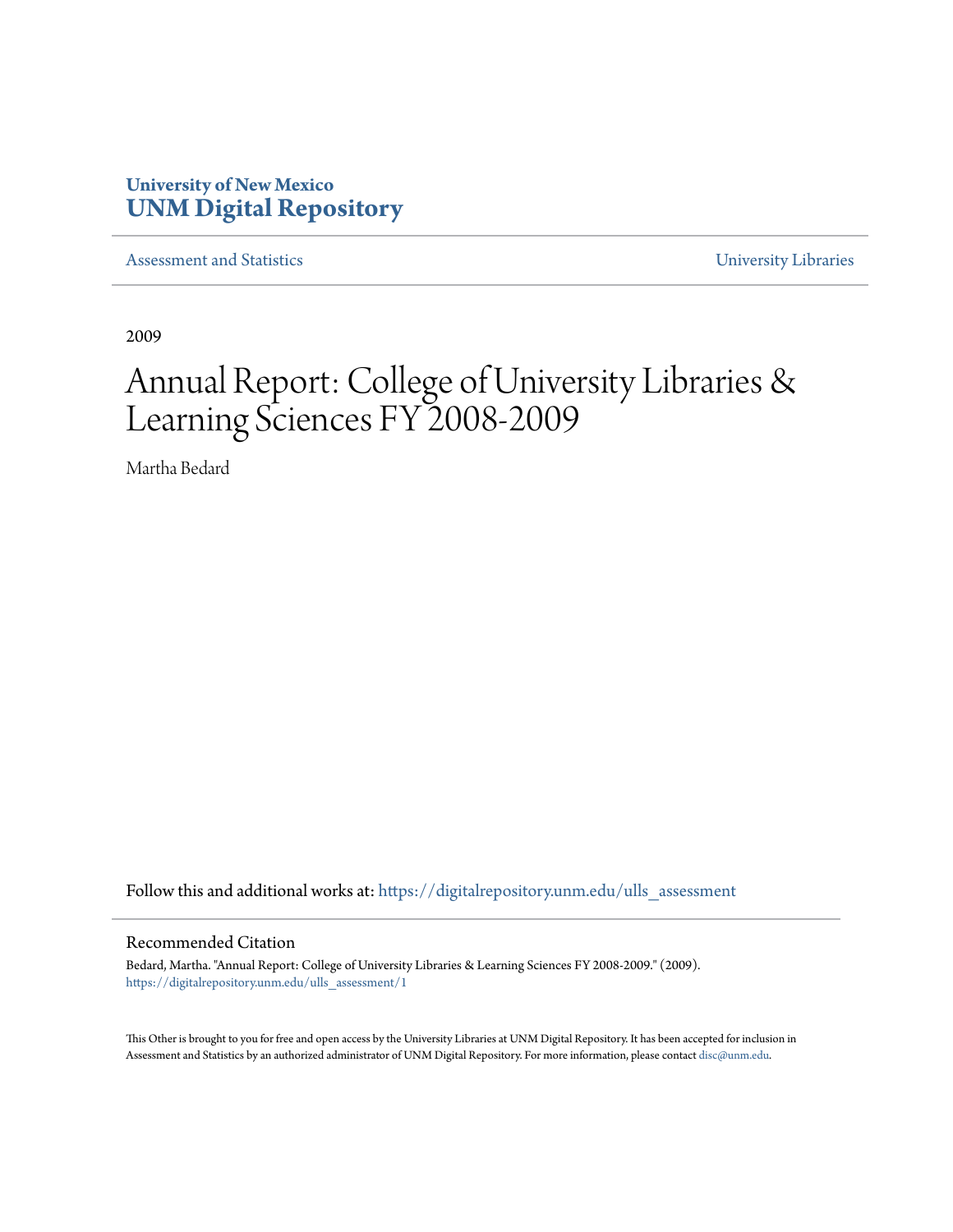# **University Libraries Annual Report July 1, 2008 – June 30, 2009**

Martha A. Bedard Dean of University Libraries

#### **Mission**

The University of New Mexico University Libraries provides information, services and education in anyplace and at anytime, as well as providing and maintaining exceptional facilities for the evolving education, research and service needs of UNM and the wider community. The UL plays a key role in fulfilling UNM's mission to serve as New Mexico's flagship institution of higher learning through demonstrated and growing excellence in *teaching*, *research, patient care*, and *community service*.

#### **Vision Statement**

The University of New Mexico University Libraries is seen as a proactive and adaptable source of knowledge for UNM and the wider community. We remain the leading academic library in New Mexico by:

- Making available extensive and valuable collections
- Being a trusted partner in the academic culture
- Enabling students in the use of information and informatics by offering extensive and usercentered electronic services
- Being a desired destination by providing functional and attractive physical places
- Ensuring that our employees have the necessary skills and tools to serve the evolving needs of our customers
- Having varied funding sources and shares successes with customers by understanding their needs

#### **Overview**

University Libraries (UL) serves every undergraduate, graduate student, Continuing Education student, Evening and Weekend Degree student, Extended University Student, faculty member and staff member. The UL provides 24/7 on-line services through an extensive set of webpages at elibrary.unm.edu and is comprised of Centennial Science and Engineering Library, Fine Arts & Design Library, Parish Library for Business and Economics, and Zimmerman Library. The Center for Southwest Research & Special Collections located in Zimmerman Library houses significant resources on the SW and other collecting areas. The UL also is a Government Information Depository Library providing free access to millions of government reports and documents. The Patent and Trademark Depository and Map and Geographic Information Center located in Centennial Library also provide specialized resources and services.

We have two specialized outreach programs. The Inter-American Studies program (formerly DILARES and CHIPOTLE) supports academic programs, research and university outreach initiatives related to Hispanic Latin American and Iberian and American studies. The Indigenous Nations Library Program (INLP) serves UNM-based Native American students, communities and programs as well as outreach to New Mexico Tribal Nations.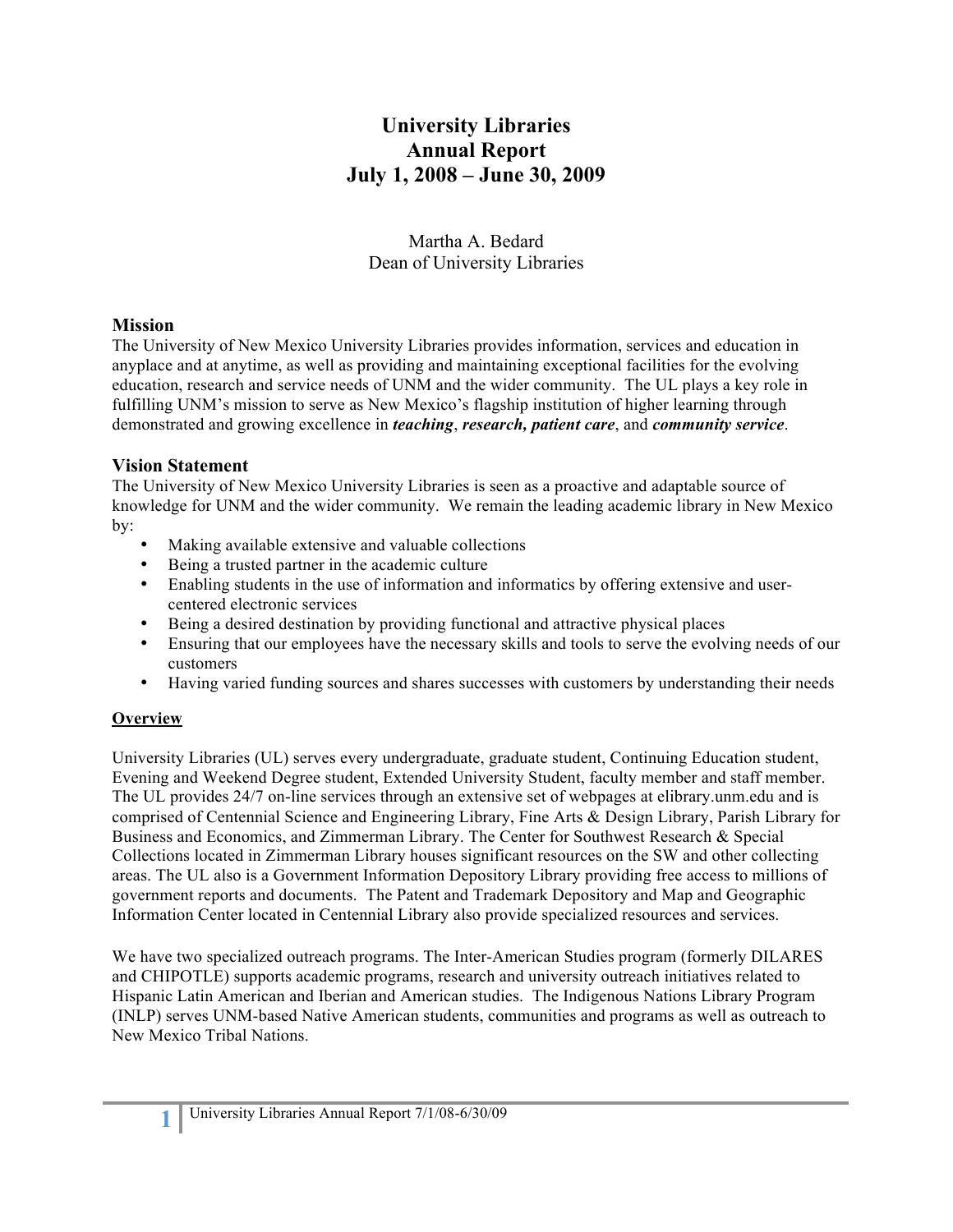Nearly 1.5 million visits were paid to the UL this past year – a 40% increase over the last 2 years. Nearly 3 million visits were paid to the library website which does not include a count of visits paid to the many subsidiary sites we maintain.

#### **Collections**

2.5 million cataloged volumes 48,000 electronic journals subscriptions 3,200 print journal subscriptions 338,044 ebooks 663,000 government documents 14,439 linear feet of manuscripts and archives 234,000 maps and cartographic images 36,000 audio materials 7600 film and video items

# **Technology**

70 laptops 300 desktop computers printers, copiers and microform readers 6 learning labs for library instruction (opened to students as needed when not in use for instruction) 42 group study rooms wireless connectivity in all locations

#### **Instruction and Reference**

754 classes taught 12,000 students in the above 19,000 reference questions answered 12 service points (physical plus Ask a Librarian) 133 hours of open facilities

# **08-09 Initiatives**

- **Parish Library** 24/5 continues to be very popular with students. In its pilot year, the 10,974 users of the service had access to desktop and laptop computers, quiet and group study areas, complimentary coffee and knowledgeable and professional library employees to assist with research questions.
- **A beta version of Pronto,** our new search tool was launched summer 2009. Pronto allows the user to search across multiple electronic book collections, electronic databases and full text resources simultaneously – saving the user time and effort.
- **Ask a Librarian**, the one-stop phone, instant messaging, and chat service which was launched in the summer of 2008 is **now available 24/5** on the same schedule as the Parish 24/5 service.
- **elibrary.unm.edu,** the UL website, has been redesigned and upgraded to give users easier access to information and search tools. A comprehensive usability study is planned for next year so that future improvements are driven by our student users.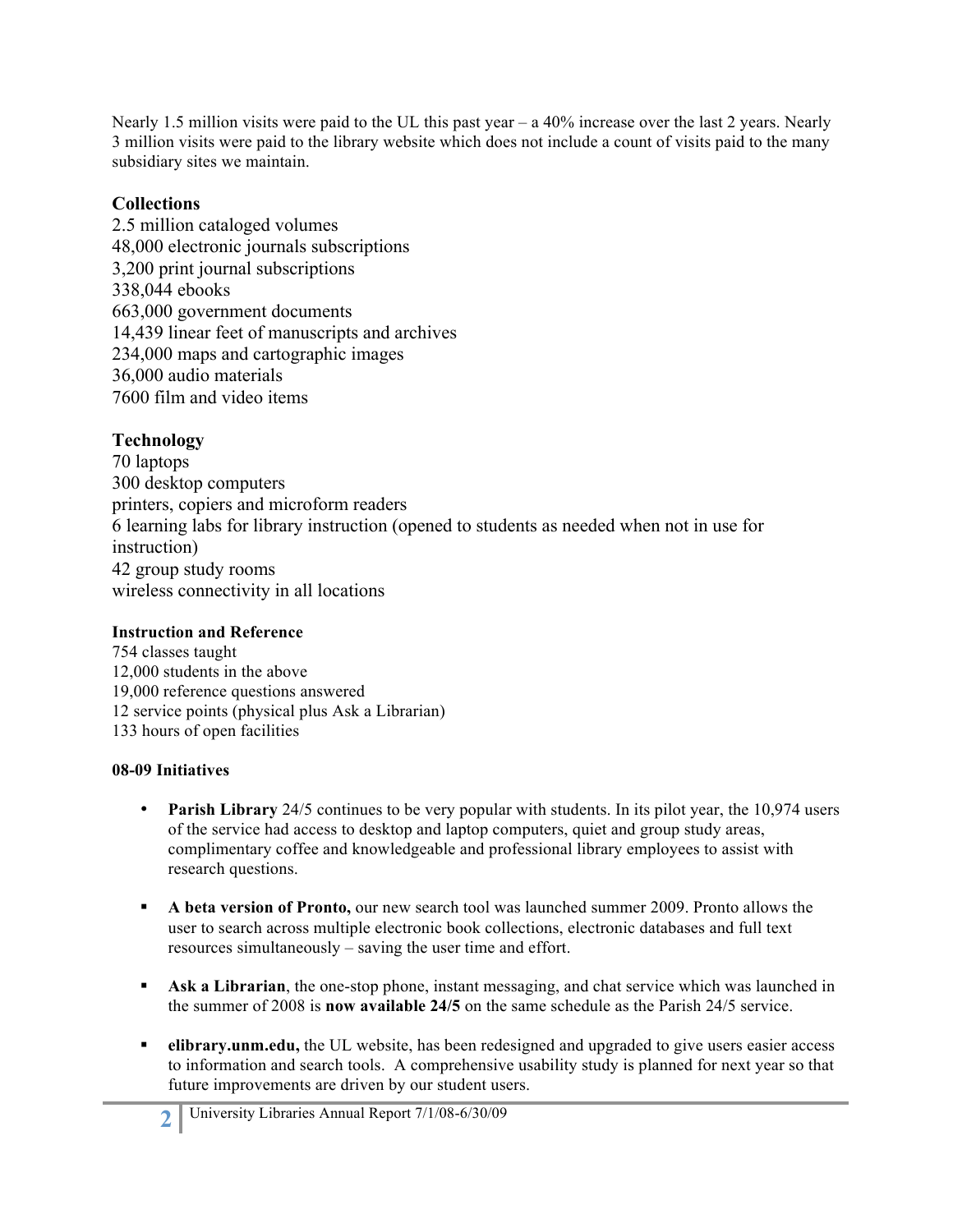- **Library Express** our popular document delivery service continues to grow. Students appreciate not having to sort out whether the UL has the item in question – leaving it up to the library to get the requested item to them in the fastest way possible – a copy from our collection or an interlibrary loan.
- Zimmerman, Parish and Centennial have all received new or upgraded furniture and some new carpeting in the public areas. These upgrades were paid for by donor funds and insurance money from the Zimmerman fire.
- The UL has been participating in the planning and design of the library for the proposed **UNM West campus** to be located in Rio Rancho. Included in the design is an information commons area equipped with computers, comfortable seating, wireless networking, and computer classroom. Projected opening is January 2010.
- The UL instituted a project planning process and offered project planning training for employees to help manage the large volume of projects we are undertaking in the next several years.

#### **Customer Centered Planning**

During Spring semester 2009 the UL conducted an exit survey in Zimmerman Library and determined that 67% of users were undergraduate students, 14% graduate students, 4% faculty, 5 % staff and the rest were community members. 98% of the users surveyed were satisfied with their library experience.

We also set up flip charts in Zimmerman and Parish Library to collect information on what our customers liked and disliked about the library facilities.

#### **Future Plans**

The University Libraries and academic libraries are in transformational times. The UL is constantly adapting and innovating to meet the needs of our customers. However, we have identified certain principles that remain constant despite all the changes taking place in technology, academia, and the general economy. These core principles are:

- Do the right things with less
- Meet our customers where they are
- Use data to inform our decisions
- Provide services and resources that are student centered

Additionally, we have identified fundamental principles for each of our primary areas and as an academic unit of UNM. These areas have corresponding performance measures that will be reported annually. They are:

Materials & Collections

- Continually provide, improve, and adapt the materials and collections offered by the UL to meet the requirements and demands of our customers
- Make materials and collections easily discoverable and improve efforts to maximize their usefulness
- Identify and focus resources on areas of strength

Research & Outreach

• Offer the support and assistance to improve and enhance the productivity and quality of scholarly output by UNM's faculty, graduate and undergraduate students, and other scholars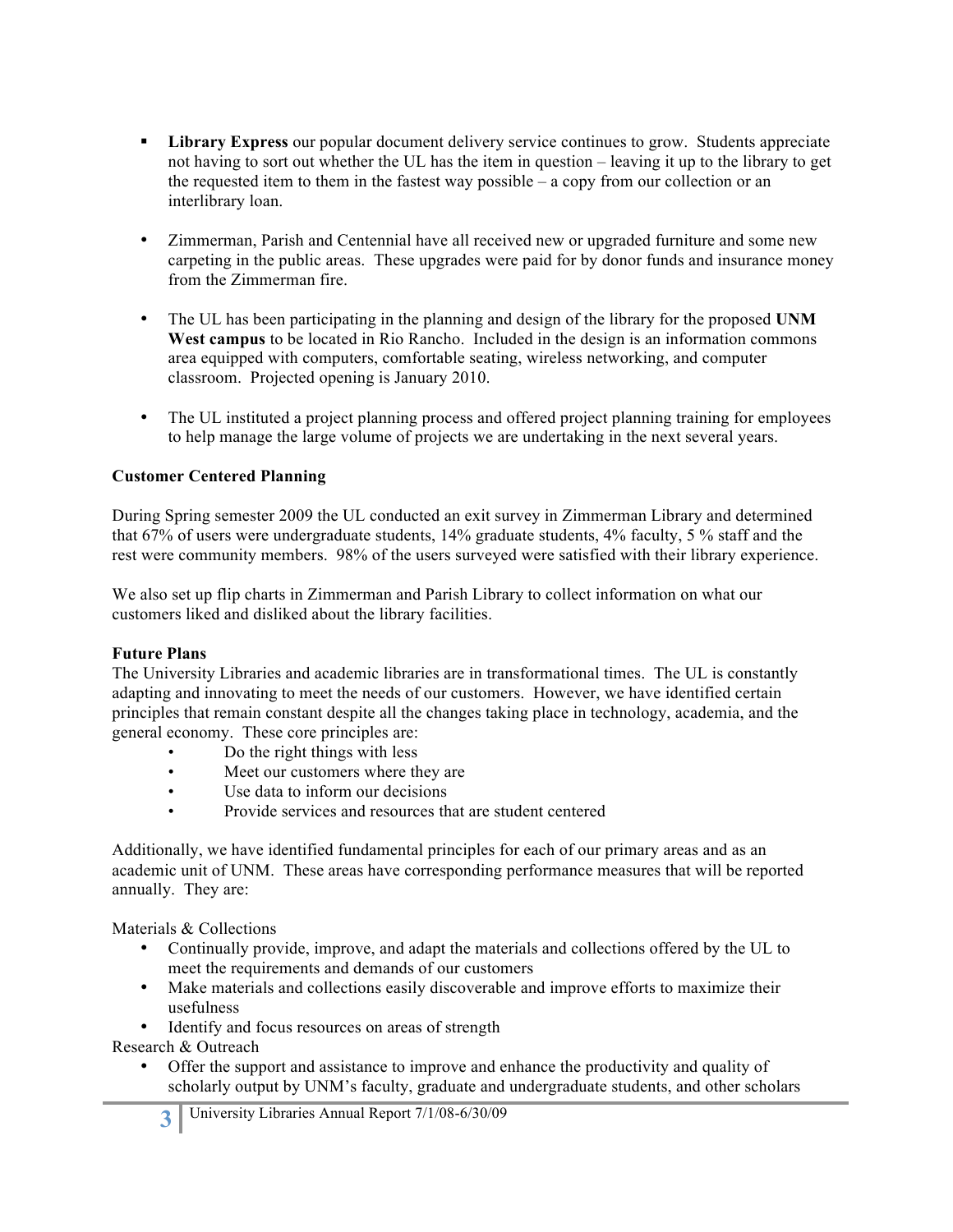• Be a proactive partner for research endeavors in our own and others academic disciplines Instruction & Learning

• Promote and foster the skills and conceptual frameworks required for lifelong learning by current and future UNM students

Electronic Services

• Provide useful, innovative, and secure electronic services paying close attention to the user experience

Physical Places

- Provide attractive, functional and state-of-the-art physical places
- Preservation and security of materials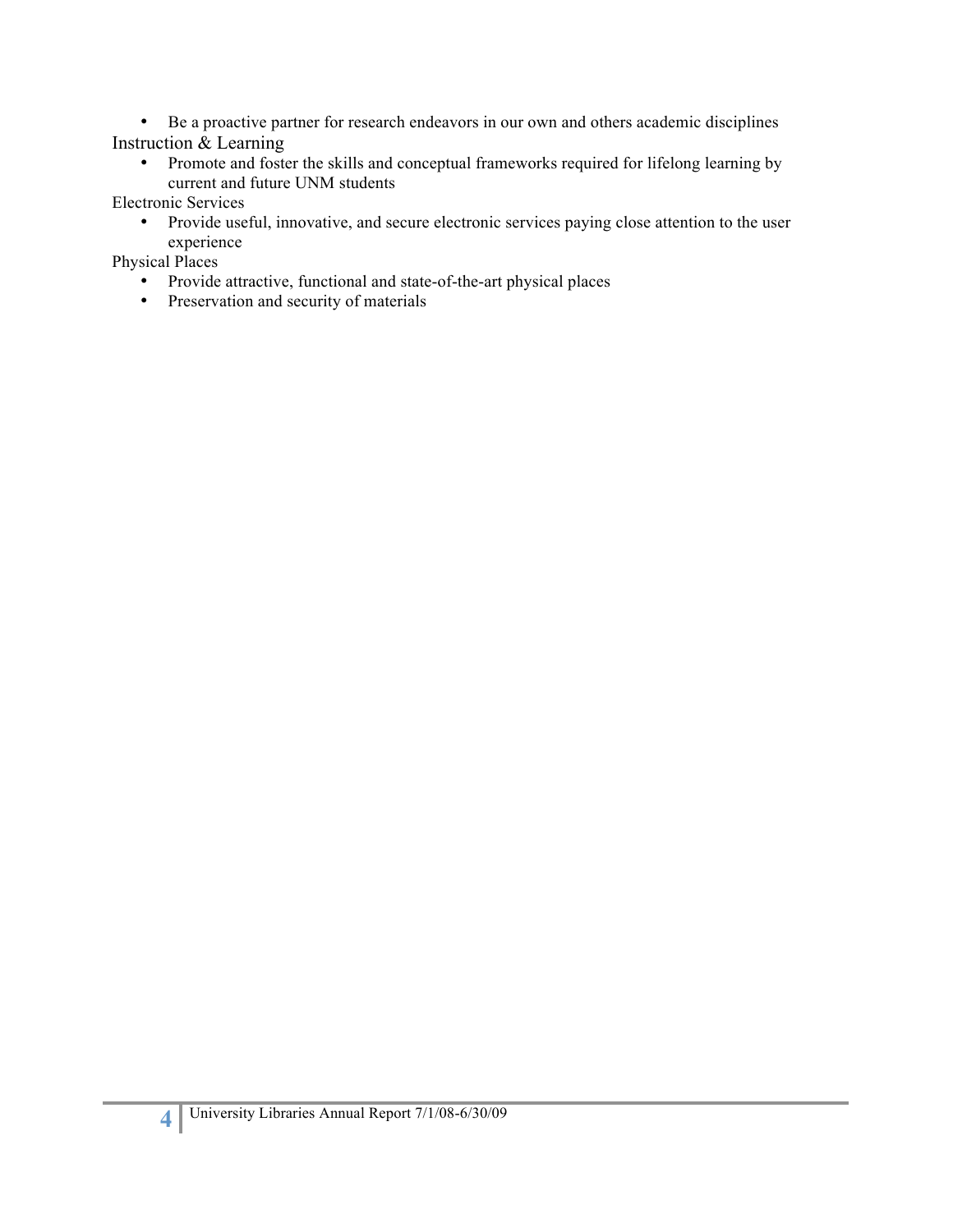# **Departmental and Unit Reports**

#### **Administrative Services Fran Wilkinson, Deputy Dean of University Libraries**

### **Overview of Significant Developments from Units Reporting to the Deputy Dean**

*Zimmerman Library Fire Collections Recovery*: On April 30, 2006 Zimmerman Library's periodical area on Basement Level 1 experienced a significant fire. While the recovery of the facility was completed in spring 2008, replacement of the library's lost collections – which included over 500 individual journals in various formats – continued into 2009 at a cost of approximately \$3.4 million. Although the majority of the destroyed collections have now been replaced, some materials are still being sought. At the end of this fiscal year, the UL was still awaiting the final insurance settlement estimated at just under \$1 million. See the Collection Development Coordinator's annual report in a separate document.

*Technical Services Reorganization:* Numerous changes were made to reorganize the technical services operation during the previous fiscal year. The reorganization was completed in September 2008 with the hire of two new directors for the technical services units. The directors are: Rebecca Lubas as Director of Cataloging and Discovery Services (CDS) and Steven Harris as Director of Collections and Access Services (CAS). Both will report to the Deputy Dean of University Libraries. See their annual reports in a separate document.

*UNM Accreditation 2009:* The North Central Association of Colleges and Schools conducted its decennial accreditation of UNM. The Deputy Dean of University Libraries assisted in preparing UNM's report to the accreditation group, serving as vice chair for Criterion 3, Student Learning and Effective Teaching. The UNM documentation was positively received by the NCA, with the library receiving overall favorable comments in the final NCA report: "[the library]…has great potential, and has grown as a function of resourcefulness and thoughtful stewardship."

#### **Administrative Services Annual Report 2008-2009**

#### **Significant Developments**

The Administrative Services division comprises three teams reporting to the Deputy Dean of University Libraries: the Administrative Support Team, Budget and Cost Management, and Employee Resources. All three unit team leaders attended the UL "Leadership Academy" as part of the University Libraries overarching internal priority for effective UL managers.

*The Administrative Support Team (AST)* staff provided support to the Dean, Deputy Dean, Associate Deans, Director of Information Technology, and the Manager of Employee Resources. Staff in this unit contributed significant support (research, data collection and analysis, report preparation, project implementation) for several key projects including: the final draft and Resource Room documentation for UNM Accreditation 2009, Criterion 3, Student Learning and Effective Teaching; transitional support for new UL Director of Development; support for processing of two faculty to their mid-probationary review; preparatory work on a new Event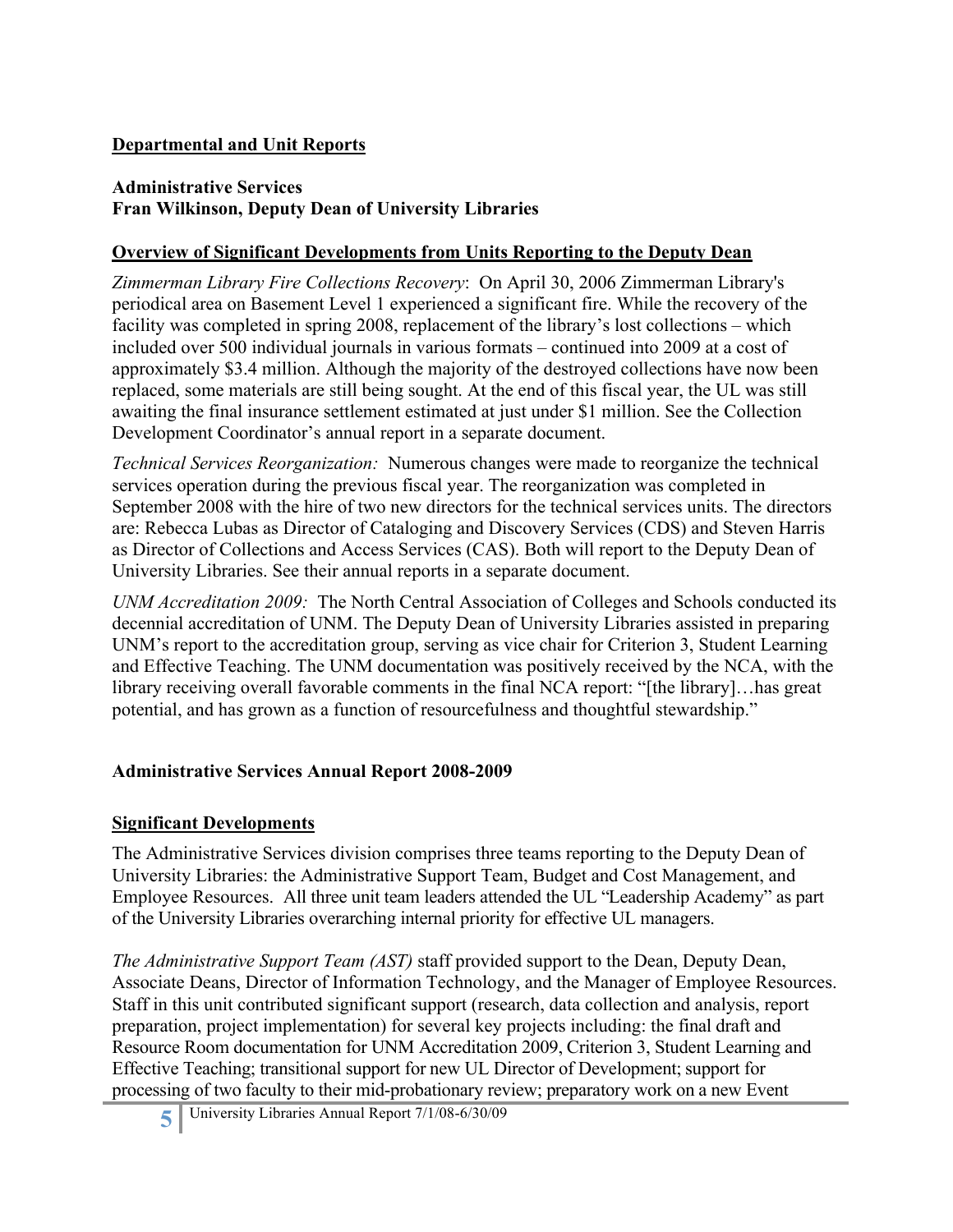Management Manual; and coordination of a comprehensive coverage plan for Administration Reception Services. The AST team leader participated in UNMJobs training to become a department originator for faculty and staff searches; earned Society for Human Resource Management certification to provide additional support to the UL Employee Resources unit; served as search coordinator for three faculty searches for the Go-live roll-out in January 2009; and served as search coordinator for the College of Education Dean (the UL Dean was the search committee chair for the COE Dean search).

*Budget and Cost Management (BCM)* staff supported the Dean and Deputy Dean, Assistant Deans and Director of Library Information Technology by preparing various financial reports, projections, and analyses, including scenarios for rescission and vacancy savings, as well as coordinating specialized financial presentations for various campus stakeholders. BCM management collaborated with the UL administrators and the Interlibrary Loan unit manager to reassign BCM's User Support Analyst to assist with the new Library Express initiative. BCM staff expedited all required resource expenditure requests for the new Ask a Librarian/Virtual Service Desk and 24/5 initiatives and continued to work with the Collections and Acquisitions Services unit, meeting monthly to improve the processing of book bills and to enhance the workflow between the units. BCM staff participated in the UNM Jobs training for Faculty, Staff and Student hiring for the Go-Live roll-out in January 2009. With student hiring changing to incorporate the use of UNM Jobs, the BCM Personnel Coordinator now works with UL managers to process all student hires online, a significant change from past student hiring practices. BCM staff assisted the Employee Resources Manager in coordinating a UL-focused workshop presented by UNM's employee training department staff, "How to protect your organization from costly Fair Labor Standard Act (FLSA) claims" required for UL supervisors of student employees. BCM staff assisted UL collection managers with finalizing the flood expenditures and fire expenses reports as well as working with staff from UNM Risk Management and the Insurance Company that is handling the UL's fire claim to prepare a final report for the insurance settlement. During this year's budget cycle several vacant personnel lines were transferred into operations, allowing for a clearer tracking and reporting structure.

*Employee Resources (ER)* continued to provide support for managers and employees and addressed a considerable number of employment issues and concerns again this fiscal year. The ER manager spent significant time working on employee relations matters with UNM Human Resources as well as with the Office of Equal Opportunity to facilitate employee needs for accommodations to ensure that the UL was following the correct process and taking the correct actions. The manager worked with UNM-HR to assist UL managers and supervisors with issues related to performance problems and work habits. Two UL employees completed career ladders or upgrades. The UNM pause in employment, career ladders or reclassifications halted several other reclassifications and career ladders the UL had in the planning stages. Seven new faculty and staff employees were hired. In spite of the "pause and hold" process applied to UNM staff vacancies that began in fall 2008, the UL was successful in our requests to the Provost/VP of Academic Affairs to fill several of our most critical vacant positions. Nine employees resigned or retired. The Employee Resources manager continued to work closely with employees and managers to create accurate and useful performance reviews, meaningful goals that meet the organizations mission and vision, and career development plans for all University library employees. As part of the UL's training initiatives, the Employee Resources manager and the UL deputy dean worked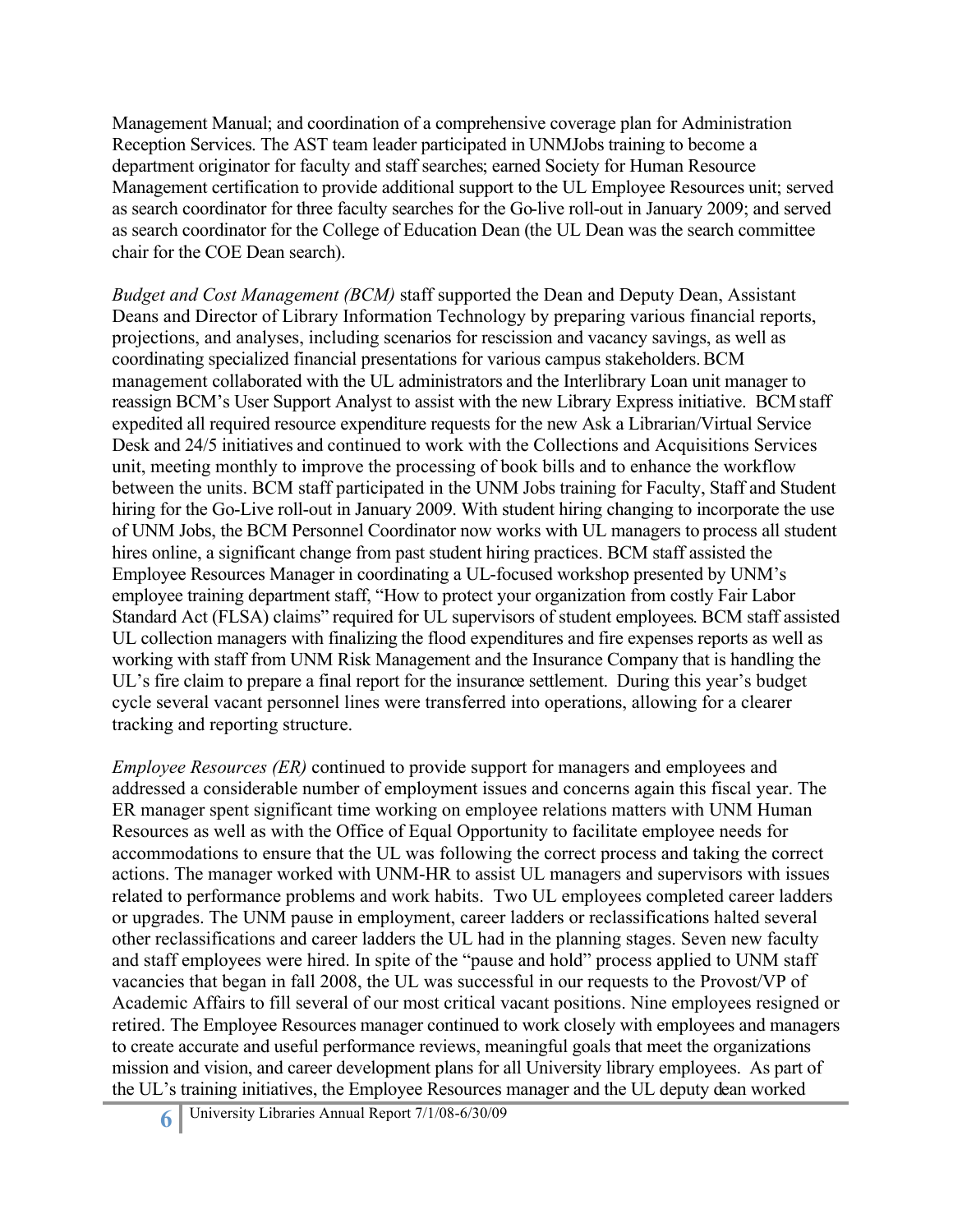with UNM Employee Occupational Development staff to develop a comprehensive, thirty-eight hour "Leadership Academy" training program for approximately 30 UL supervisors/managers. The program was offered as a series of afternoon workshops presented from late 2008 through spring 2009. Other training included coordinating a UL-focused workshop presented by UNM's employee training department staff, "How to protect your organization from costly Fair Labor Standard Act (FLSA) claims" required for UL supervisors of student employees. As a result of UNM's changes for hiring faculty and staff employees, the ER manager participated in UNMJobs training to become a department originator for faculty and staff searches.

# **Significant Plans and Recommendations for Administrative Services in the Near Future**

In response to the UNM hiring pause, assignment changes will be made for Administrative Support Team members supporting the Office of the Dean. The AST program coordinator will be reassigned to support Inter-American Studies, while continuing selected duties such as reception for the Office of the Dean and inventory coordination. The AST team leader will be reassigned as assistant to both the dean and the deputy dean. Additional support will be provided in the Office of the Dean through the hiring, training, and management of highly qualified student employees. Several UL-sponsored national and regional workshops will be supported by AST staff next fiscal year. Budget and Cost Management staff will participate in online training from UNM-HR/Payroll on "Accurate Time Reporting" for time keepers and time approvers as well as prepare for the Banner 8.0 upgrade. The BCM time keeper will add a daily report for absences due to the H1N1 virus via an online sick leave report as well as implement a new student timesheet system generated from "Time Clock" software that will be rolled-out in the UL. Unit accounting staff will provide the necessary support for several new grants awarded to the UL. The Employee Resources manager will continue to serve as a member of the UL Training Team to identify and provide appropriate training to establisha "Learning Organization" for library employees as well as participate in hiring planning.

### **Center for Southwest Research and Special Collections Annual Report Indigenous Nations Library Program Annual Report Michael T. Kelly, Associate Dean for Scholarly Resources, Special Collections and the Center for Southwest Research & Special Collections**

The Center for Southwest Research had a busy and productive year. Among the achievements for this fiscal year include the acquisition of the Lee Marmon Photograph Collection, the reformatting and uploading of CRS videos into the New Mexico Digital Library, submission of a grant to the National Historical Records and Publication Commission for the processing of the LaDonna Harris Papers, the securing of funding and the planning for a three year digital project to celebrate the New Mexico Centennial of Statehood, and the digitization of over 5,000 documents and photographs including the digitization of the University of New Mexico Regents minutes from 1895-2000. Other notable achievements included the CSWR program for the Sunset Lecture series featuring Annie Proulx, processing of sixteen new manuscript collection, the development of a permanent outdoor display sponsored by the City of Albuquerque featuring historic photographs of Albuquerque building from our photograph and John Gaw Meem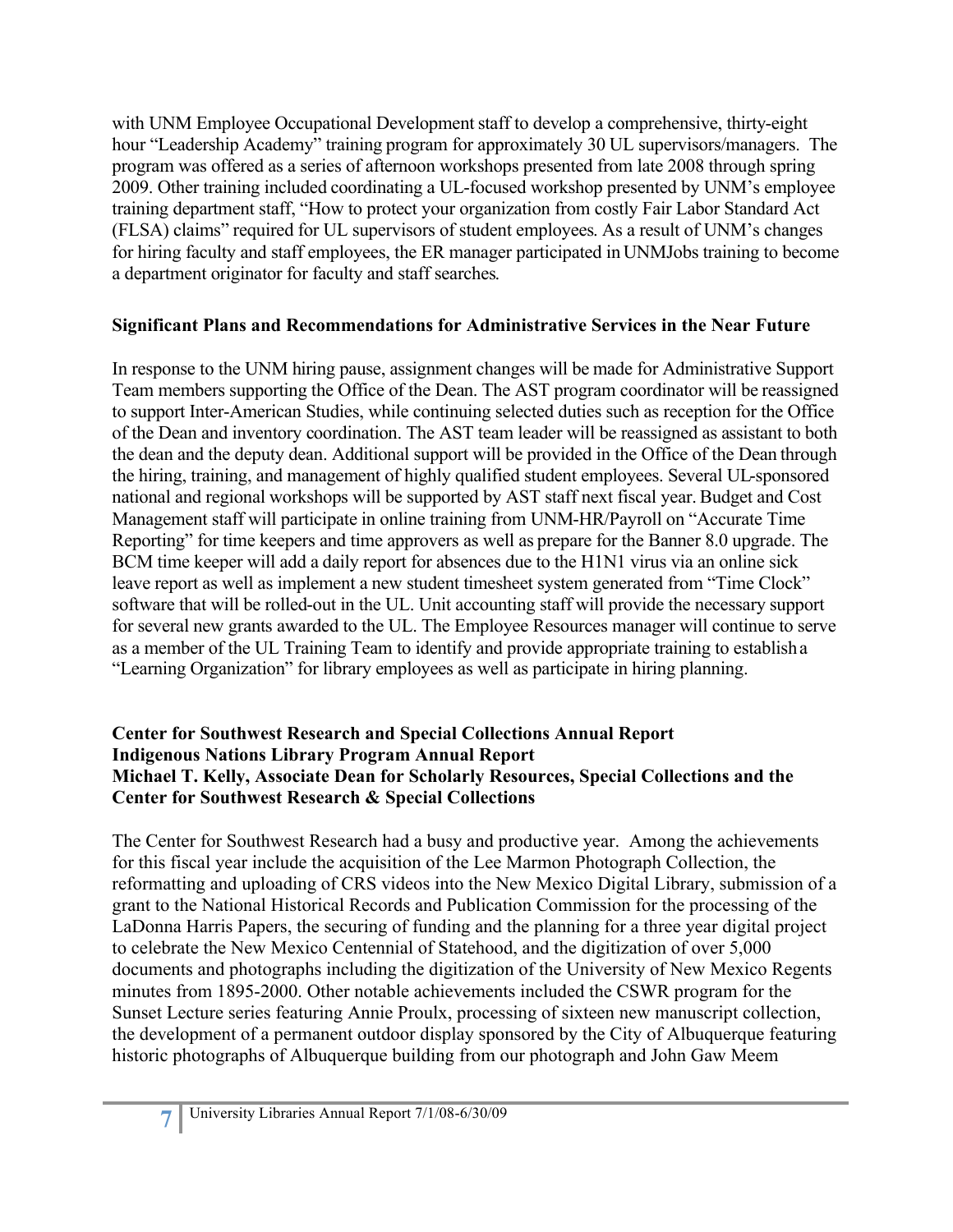collections, processing of 125 feet of University Archives and adding over 2,100 books to the collection.

### Archival Processing

Manuscripts staff processed 16 collections. A total of 102 new CSWR finding aids were added to RMOA and 47 new finding aids were added to ROMA by our partner institutions. The John Gaw Meem Archives processed 3 additional collections. The Photo Archives processed eight new photograph collections.

# Digitization

Over 5,000 digital images were added to the New Mexico Digital Archives. Other significant projects included the converting of endangered formats of video and motion picture film to digital formats.

### Public Services

CSWR Public Services had another busy year, assisting searchers from across campus, across New Mexico, from many U.S. states, and from twelve foreign countries. Over 4,328 patrons used the Anderson Reading Room asking over 5,000 reference questions and consulting over 9,060items. The CSWR instruction team held 33 instruction sessions for 546 students and the community.

### Technical Services

The cataloging group continued to catalog, do EAD encoding and perform bibliographic a stack maintenance. A major achievement was the finalization of Millennium Circulation procedures for Anderson Room materials and the beginning of a major inventory of the CSWR book holdings.

# Plans for the future

Plans for the future include completion of phase one of the New Mexico Centennial of Statehood project, submitting a NEH grant for New Mexico newspaper digitization, uploading over 200 digitized videos to ContentDM and upgrading of ContentDM.

# **Indigenous Nations Library Program (INLP)**

The Indigenous Nations Library Program continues to be an important and vital part of the UL's commitment to Native American Students and our Native American collections. The highlights for this past year include the sponsorship of the eight lectures in the Native American Pathways Lecture Series, collaborative activities with the Native American Community Academy, Native American Library Interest Group, the UNM Native American centers and academic department, on-going work to develop a Native American Reading Room, and the submission of grant proposals for funding.

#### Reference and Instruction:

The two members of the INLP team have provided over 1,000 student contact hours by providing reference services at the Mesa Vista Hall Satellite desk and the Center for Southwest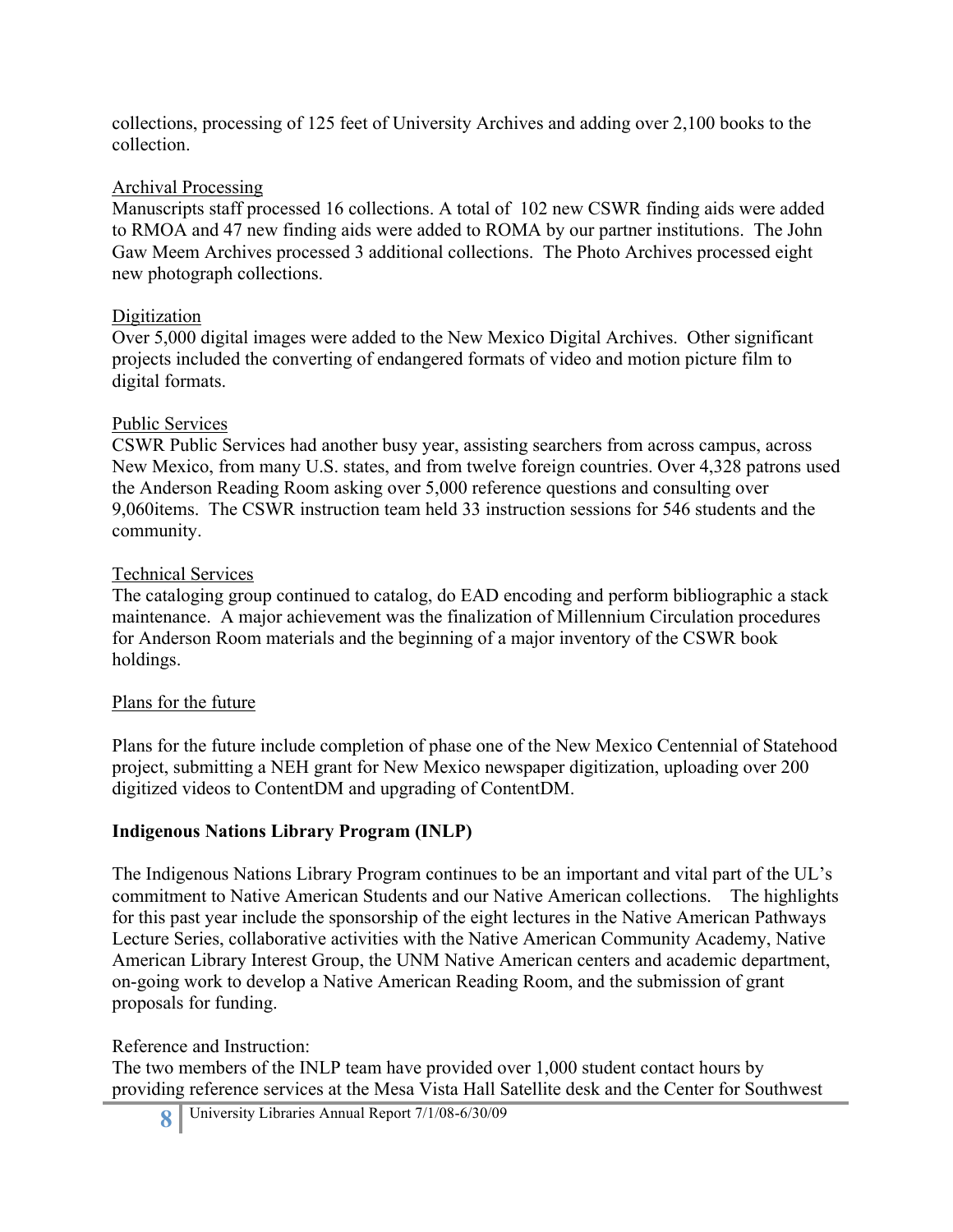Research. More than half of the student hour reference contact is directed specifically toward assisting Native American students and faculty.

Instruction was provided to 35 teaching sessions with over 550 students and members of the Native American community attending.

# Collection Development:

The Curator of INLP has acquired important microfilm collections of rare Native American materials for addition to the general collections. She has also been an active partner with the CSWR in development of an index to the Doris Duke Native American Oral History Collection.

# Outreach:

The INLP sponsored program for the Sunset Lecture series featured Buffy Saint-Marie who attracted an audience of over 350 individuals. Other outreach activities included research assistance to the Santa Fe Indian School Senior Honors Project, Native American Charter School, UNM American Indian Junior Day, and the UNM Institute for American Indian Research. The INLP staff has played active roles with many of the New Mexico Pueblos and the State Library Native American program. The INLP staff is also working on improving outreach to the Gallup campus of UNM.

# Future plans:

Several projects are planned for the near future. A continued emphasis on fundraising for the Native American Reading Room, work with the UNM Linguistics Department (Navajo Language) to best present and make available over 500 hours of the Padre's Hour in Navajo from St. Michael's Mission in Arizona and development of an oral history project to preserve the history of the Kiva Club, the oldest Native American Student organization at UNM.

# **Cataloging & Discovery Services (CDS) Rebecca L. Lubas, Director, CDS**

This year was one of major developments in University Libraries (UL) cataloging efforts. Two cataloging groups, one based in Zimmerman and other based in the Fine Arts and Design Library (FADL) joined to form the newly named Cataloging and Discovery Services (CDS) group, with a renewed dedication to providing access to all the UL's materials. The UL also saw the retirement of a one of our longtime catalogers.

# **Significant Developments During the Academic Year 2008-2009**

In September, Rebecca Lubas joined the UL in the newly created position of Director of CDS.

# Cataloging in LIBROS

CDS created access for many titles this year. We cataloged 14,425 titles, which included books, videos, music scores, sound recordings, and electronic resources.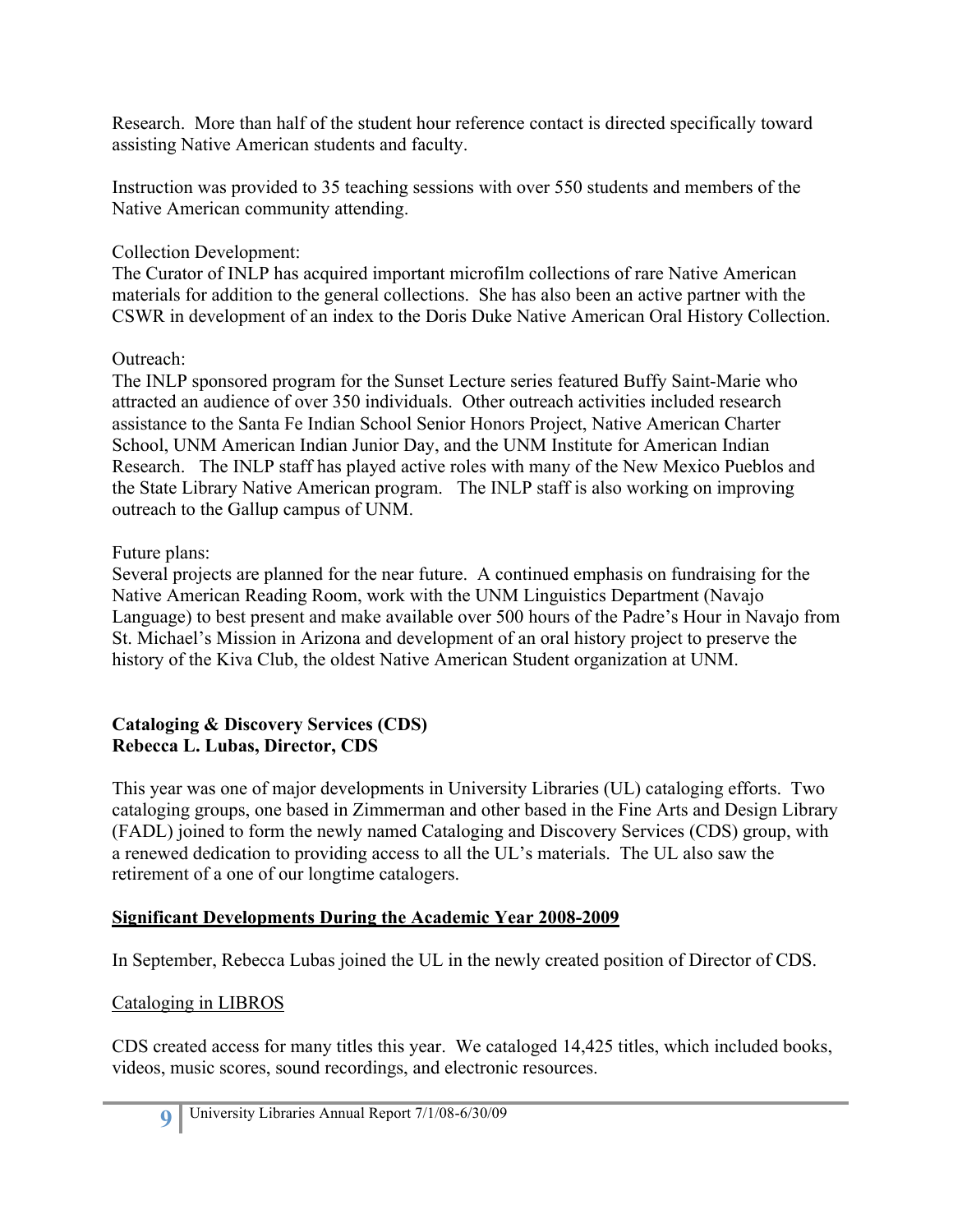CDS engaged in cross-training and work in different locations. Two Zimmerman-based catalogers worked with the FADL catalogers on the music work supply. One Zimmerman-based cataloger helped the Center for South West Research materials for several hours a week in the spring and summer after a retirement in that unit.

Much of our work supply came from large gifts to the library, such as the Boling gift of books and the Paulus gift of sound recordings. CDS improved access to our collection of Latin American cookbooks.

CDS also worked on projects to improve access to materials already in the collection but not fully described in LIBROS. We began working on the SPIE titles to provide title level access to those materials. We also continued to support Access Services in the effort to convert titles classified in Dewey to Library of Congress.

# Working with Other Departments and Units

Recognizing that metadata creation happens in units all over the UL and other departments depend on and work in the catalog and other discovery tools, CDS made several efforts to work more closely and often with our colleagues in other departments. Members of CSWR have a standing invitation to attend CDS meetings.

# Expanding our Skill Set

CDS members took many opportunities this year to expand their skills and share knowledge with others in the department and in the UL.

- One member of CDS attended the Open Library Environment workshop at Utah State University in January.
- In March, members of CDS (also CSWR, MAGIC, and HSC) attended a four day refresher course in the rules of the National Authority Cooperative Organization.
- Two members of CDS participated in CONTENTdm training held at the UL for Centennial Project in June.
- Also in June, one member of CDS attended the CONTENTdm West User Group meeting.

# Discovery beyond the Catalog

- **DSpace Metadata & ETDs.** The CDS Director conducted an investigation of Electronic Thesis and Dissertation metadata in DSpace UNM, the UL institutional repository this spring in advance of the mandate that all theses and dissertations at UNM would be deposited in DSpace starting in summer. This summer, two CDS members were trained to work with the Dublin Core metadata in DSpace to support this effort.
- **World Cat Local Investigation** The Director of CDS, in cooperation with the Director of CAS, set up a pilot project to implement OCLC's WorldCat Local tool, a nextgeneration discovery layer for the library catalog. Find it at http://unm.worldcat.org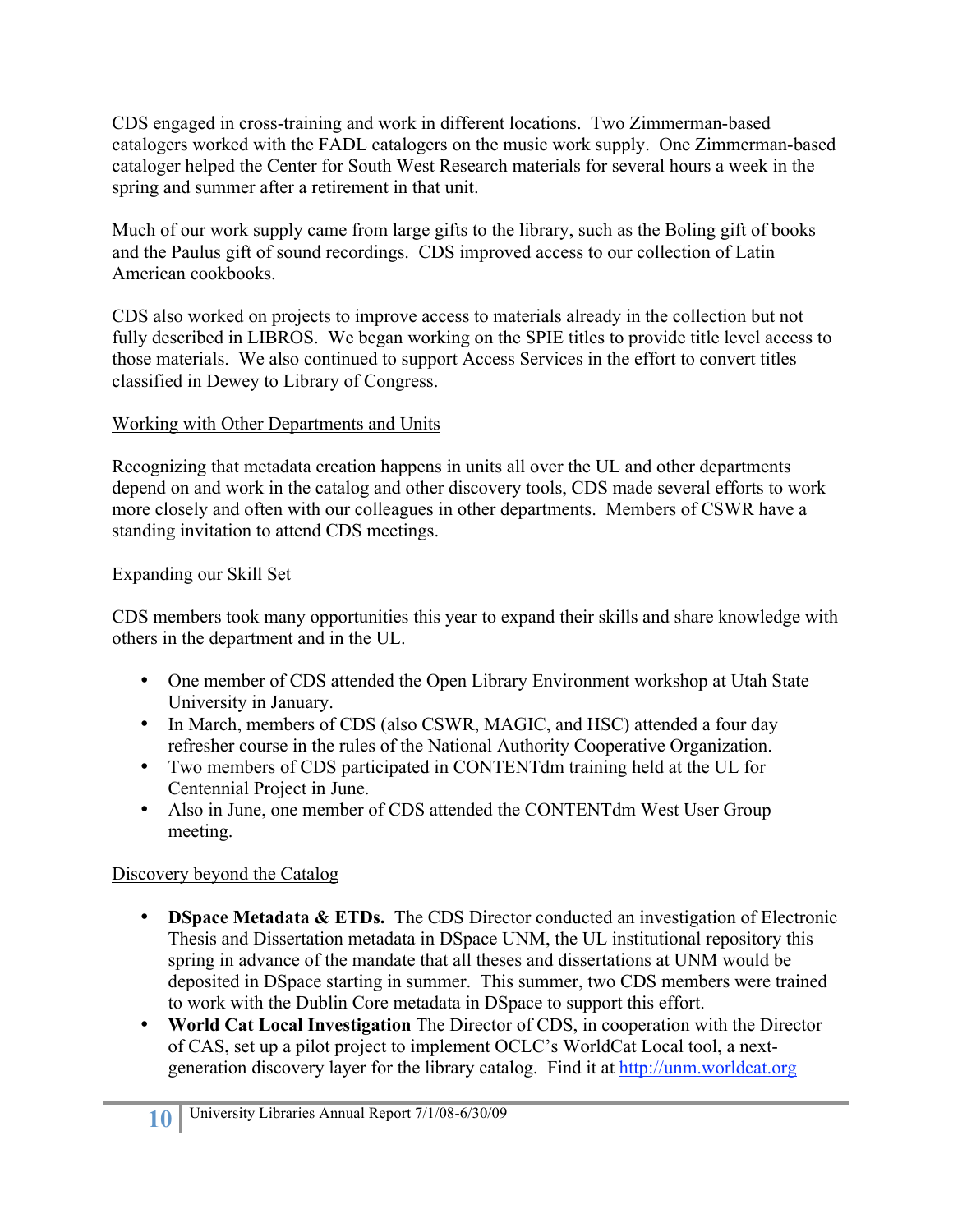### The Database and Automated Processes

- Working with LIBROS Group, we implemented the BibNotification Service from OCLC to receive updated bibliographic records for titles we own. Enhanced content includes content notes.
- We investigated the possibility of separate electronic and print journal records in LIBROS to facilitate buying more vendor records for more complete coverage
- The number of materials for which we receive shelf ready cataloging and processing was expanded by accepting non-LC cataloging records (records from the Program for Cooperative Cataloging and national libraries) and implementing shelf ready with BWI, in cooperation with CAS.

# **Significant Plans and Recommendations for the Near Future**

CDS is already planning major projects to improved discovery to UL resources for the next year. Included:

- Implementing automated authority control via MARCIVE with a full database cleanup and regular updates
- ETDs next steps: crosswalk DSpace metadata to MARC to input in OCLC & LIBROS
- Separate e-journal records in LIBROS project
- E-journal and Integrating Resource cataloging training in October
- Staff and public use of WorldCat local
- Google Appliance management
- Increased involvement & engagement with other consortium catalogers via training opportunities

#### **Collections and Acquisitions Services Annual Report Steven R. Harris, Director**

Introduction

The academic year 2008-09 was a time of change for Collections and Acquisition Services (CAS). New personnel, products, procedures, and responsibilities all came on the scene. The staff did a fine job of integrating the demands of new processes into a workflow that required maintenance of the old as well.

Personnel

Laura Calderone was selected as the manager for our Electronic Resource Management System, Serials Solutions. She started work on August 4. Steven Harris became the Director of CAS on September 15, 2008. Supervisory responsibilities within CAS were reorganized. Carol Renfro continued to supervise staff within print acquisitions, receiving, and paying. Laura Calderone took over supervision of the E-resources Team. As we become a more and more e-centric library, we hope to dissolve divisions between staff with print and electronic responsibilities and cross-train everyone to do a variety of tasks. Also, in January 2009 Ross Sutter changed from full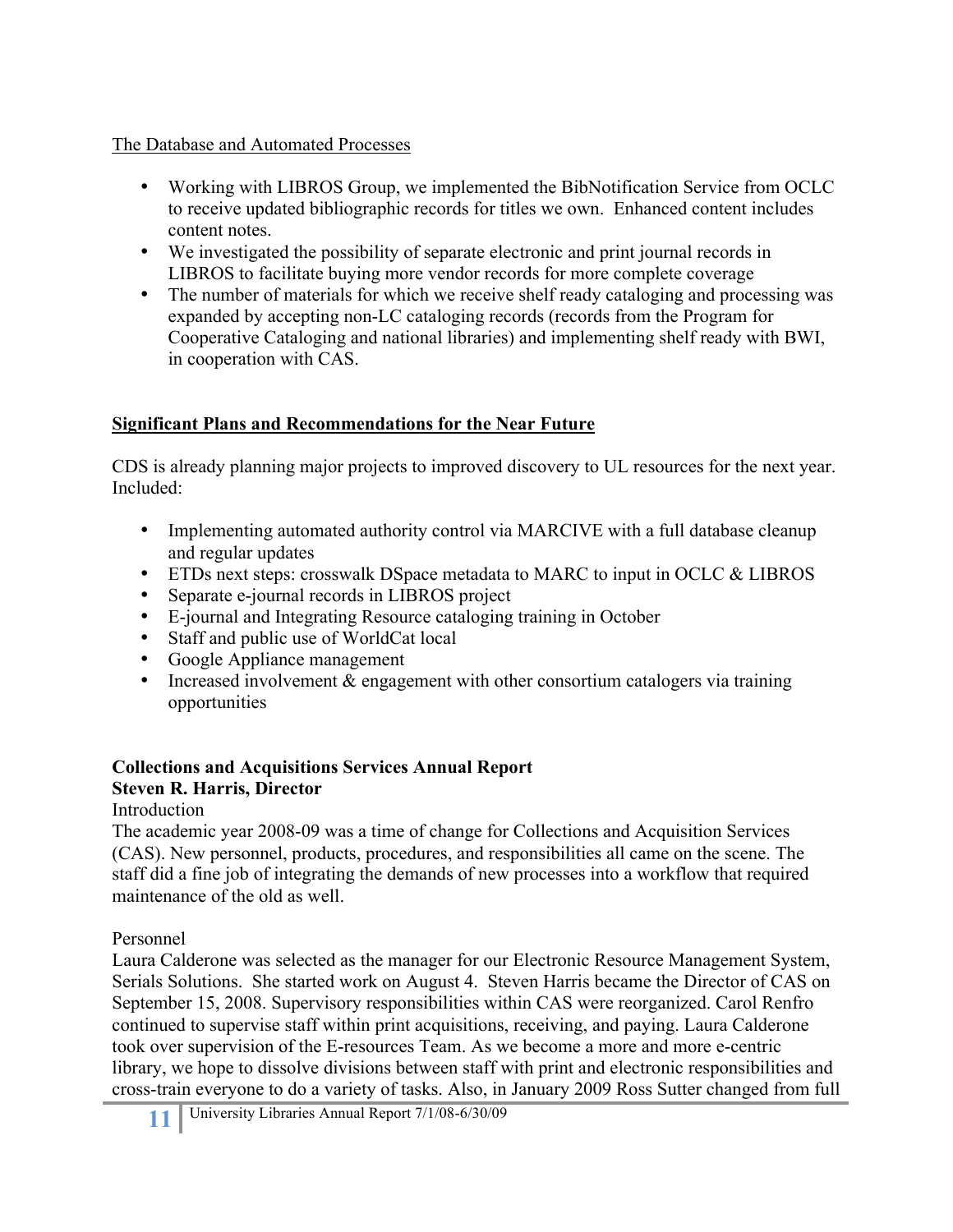time on the Print Resources Team to working half-time on the Print Resources Team and halftime on the E-Resources Team. Christine Nelson transferred from the E-Resources Team to the CDS starting January 2009.

Richard Burkard was awarded the Library Exemplary Staff Award on April 17, 2009. Steven, Laura and Carol attended the eight sessions of the Library Leadership and Management Academy presented by UNM Human Resources for Library Managers starting in December 2008 and ending in April 2009. They learned many helpful skills.

# **Products**

Several new projects and products for electronic resources were deployed this year. These included the implementation of the Serials Solutions ERM to replace Gold Rush as our electronic resource management tool. Serials Solutions 360 Search federated search was also implemented in cooperation with many units in the UL. 360 Counter was licensed to replace Scholarly Stats. Maintenance duties for the UL database listing (RD&I) was taken over by Laura Calderone. We also diversified the UL holdings of e-books with the licensing of the Ebrary Academic Complete collection for UNM.

# Productivity

CAS has been working very cooperatively with other UL departments. CAS personnel assist with several cataloging and database maintenance projects; CAS, CDS, and Libros staff have been developing procedures for loading MARC records from Serials Solutions for UL electronic resources. CAS and CDS developed a plan to evaluate WorldCat Local as a public option to our Libros OPAC. We successfully implemented WorldCat Local "QuickStart." We plan to offer it as an alternative and continue to evaluate it as a viable primary OPAC.

CAS began working to integrate the processing of government publications into our workflow. We have new spaces created within CAS, are developing new processes (including printing call number labels), and have created new supervisory responsibilities. There is still plenty of work to do in making this a normal part of CAS, but the change is well underway.

During the current fiscal crisis, Steven Harris, Fran Wilkinson, and Linda Lewis developed a plan to meet the UNM rescission requirements and still provide for a collections budget. Selectors were asked to spend half of their budgets by the end of 2008 and then wait for more information from Administration. Orders continued to be placed for ILL POD and patron/faculty requests on gift funds rather than on the regular budget.

The formal Print-to-electronic project was concluded this year. The project involved staff from the E-Resource Team and Print Resource team working together to change and add Millennium records, to initiate and update the online ErS-Forms, to coordinate with selectors and to contact vendors and publishers about licensing agreements and order status changes. Changing subscriptions from print to online for small publishers is a continuing project and will happen as these titles come-up for renewal.

The funding from the two year Go Bound Account was spent by December 2008 by paying YBP approval invoices and by processing large invoices (over \$10,000) for databases. Fire replacement funding was spent by subscribing to online databases and electronic journal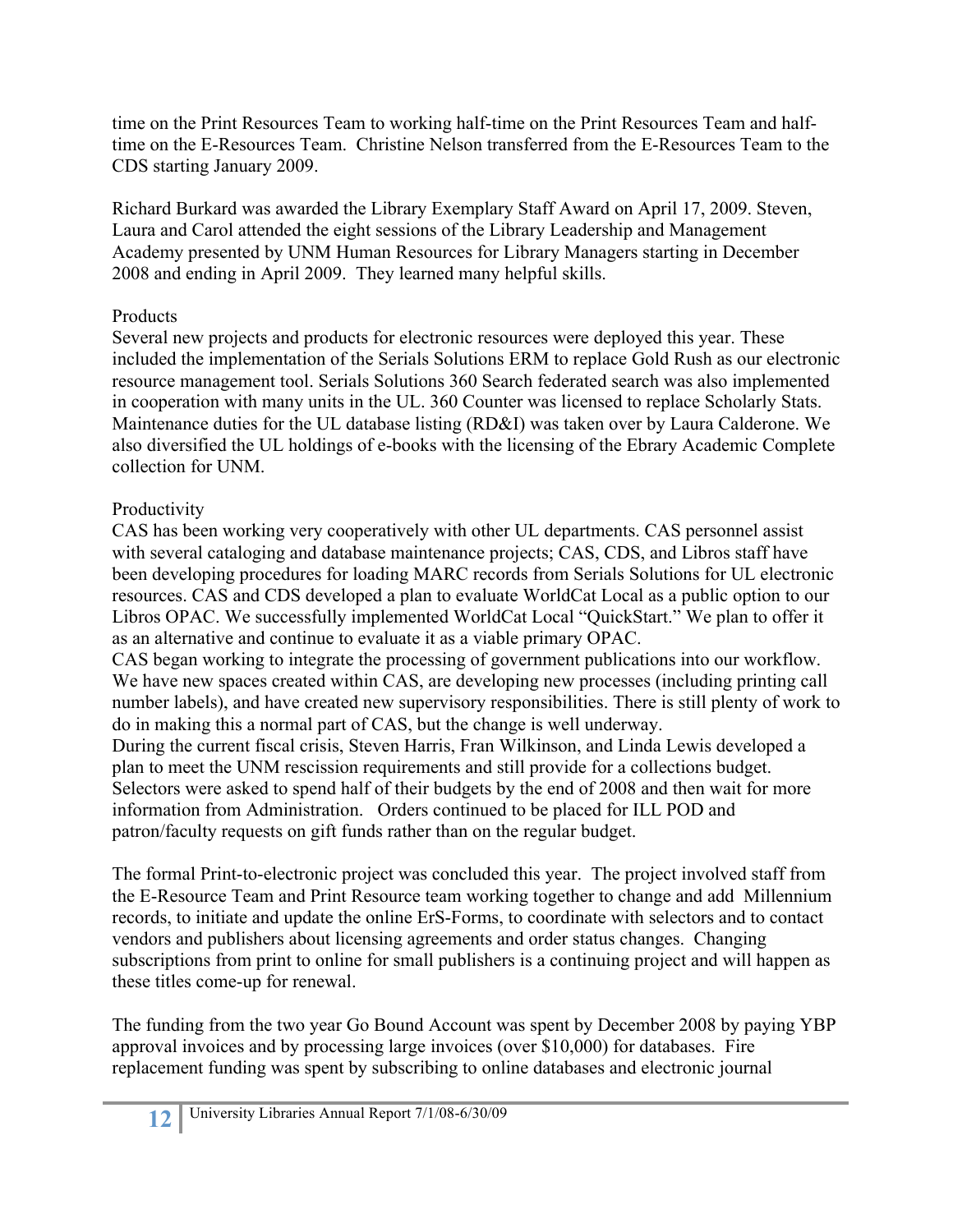packages which contained the needed journal titles and by ordering replacements of print journals in print and microfilm formats.

Staff members from CAS and the Health Sciences Library and Informatics Center participated on the committee to select a vendor for our periodical subscriptions. The committee was cochaired by Steven Harris and Linda Lewis. The committee drafted a proposal in November. UNM Purchasing sent the proposal to vendors in February. After review of proposals and references, three vendors gave presentations on campus. A final recommendation was prepared for UNM Purchasing. On June 2, 2000, Harrassowitz was approved by the Regents as our major vendor for our periodical subscriptions and EBSCO was approved for HSLIC.

Shelf Ready and Prompt Cat procedures were extended to the children's books approval vendor, BWI. CAS ordering/paying group initiated regular meetings with Budget and Cost Management Department to improve communication and help with invoice and vendor problems. The separate check-in of serials in Parish Library was discontinued. CAS serials check-in staff took on this job. CAS staff held workshops for selectors on Gobi Selection and Millennium Funds. Two large gifts were received: the first half of the Bruce Boling gift (1800 items) and a large group of periodicals from the Professor Fred Sturm Gift.

#### Statistical Summary:

| Serials Invoices Paid (Amount)   | \$4,704,712.67 |
|----------------------------------|----------------|
| No. of Serials Invoices Paid     | 1,289          |
| Monographs/Other Inv. PD         |                |
| (amt)                            | \$2,121,286.40 |
| No. of Monographs/other Paid     | 3,500          |
| Subtotal Invoice Pd (Amt)        | \$6,825,999.07 |
| Books Ordered(Firm)              | 3,538          |
| Credit Cd Orders                 | 741            |
| Rush Orders <sup>*</sup>         | 1,249          |
| ILL POD orders**                 | 909            |
| Books Ordered (Form)             | 5,270          |
| Order Subtotals                  | 9,549          |
| ShelfReady forms Ordered         | 3,720          |
| <b>ShelfReady forms Received</b> | 5,045          |
| ShelfReady approvals             |                |
| Received                         | 7,791          |
| Re-Orders                        | 237            |
| Books Received (Form)            | 328            |
| Books Received (Firm)            | 2,697          |
| Books Received (Shelfready)      | 12,836         |
| Total received                   | 15,861         |
| <b>Books Processed (All</b>      |                |
| Approvals)                       | 8,436          |
| <b>Books Processed MonoStos</b>  | 299            |
| Books Processed (LBO's)          | 4,628          |
| Classed Seps/Analytics entered   | 559            |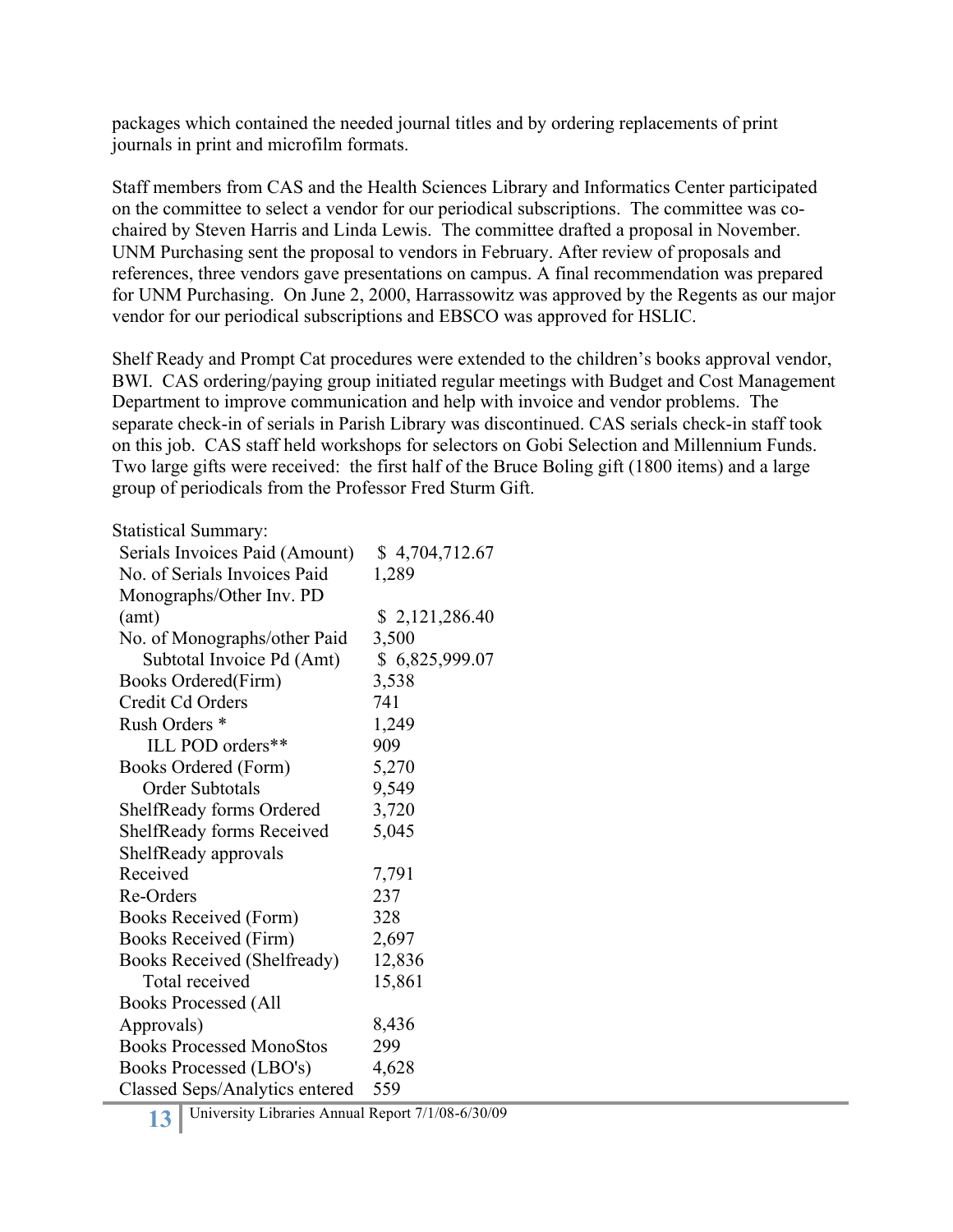| <b>Item Records Created</b>           | 4,807  |
|---------------------------------------|--------|
| Cancellation of SUB's and STO's       | 811    |
| Cessation of SUB's and STO's          | 58     |
| Missing Issues Sent for Ordering      | 97     |
| Monograph claims                      | 265    |
| Serial claims on Millennium           | 2,556  |
| Manually (Letter, Phone, Fax,         |        |
| etc.)                                 | 202    |
| <b>GIFT/EXCHANGE</b>                  |        |
| <b>Gift Donations Recd serials</b>    | 9,559  |
| Gift Donations Recd other             | 1,694  |
| <b>Gift Donations Recd monographs</b> | 11,794 |
| <b>Gift Donations subtotal</b>        | 23,047 |
| Surplus Given to Other Institutions   | 2,493  |
| Gifts Added to collection serials     | 1,301  |
| Gifts Added to collection books       | 1,524  |
| Exchanges cancelled                   | 14     |

#### **Facilities and Access Services Nancy Dennis, Associate Dean**

The employees of the Facilities and Access Services Division (FAS) are responsible for managing and staffing an extensive array of library services in four locations on the main UNM campus. For 133 hours per week during the academic year, a library is open and serving the UNM community. FAS employees manage and maintain over 425,000 square feet of public, collection and employee work spaces at: Centennial Science and Engineering Library, Fine Arts and Design Library, Parish Memorial (Business and Economics) Library and Zimmerman Library. The evaluation of collection space for storage and access to print and non-print formats is a constant activity requiring cooperation and collaboration with other library employees that build collections, provide access through cataloging and discovery and instruction. This fiscal year proved to be an exciting one. A 24/5 service, an on-demand document delivery service, and a new approach to in-person customer service at Zimmerman Library were launched by FAS units. The number of library visitors increased from 1M to 1.4M during the year to access collections, use a computer, take advantage of quiet and group study spaces, receive reference and information assistance, attend an instruction session or just to meet a friend and have a cup of coffee (at Zimmerman). No higher praise could be realized than the comments made in the HLC accreditation review identifying the University Libraries as the most customer centered organization on campus. While all library employees embrace that service attitude, the primary mission of the FAS employee is to meet the service needs of library customers.

# **Significant Developments**

#### **Access Services**

**14** University Libraries Annual Report 7/1/08-6/30/09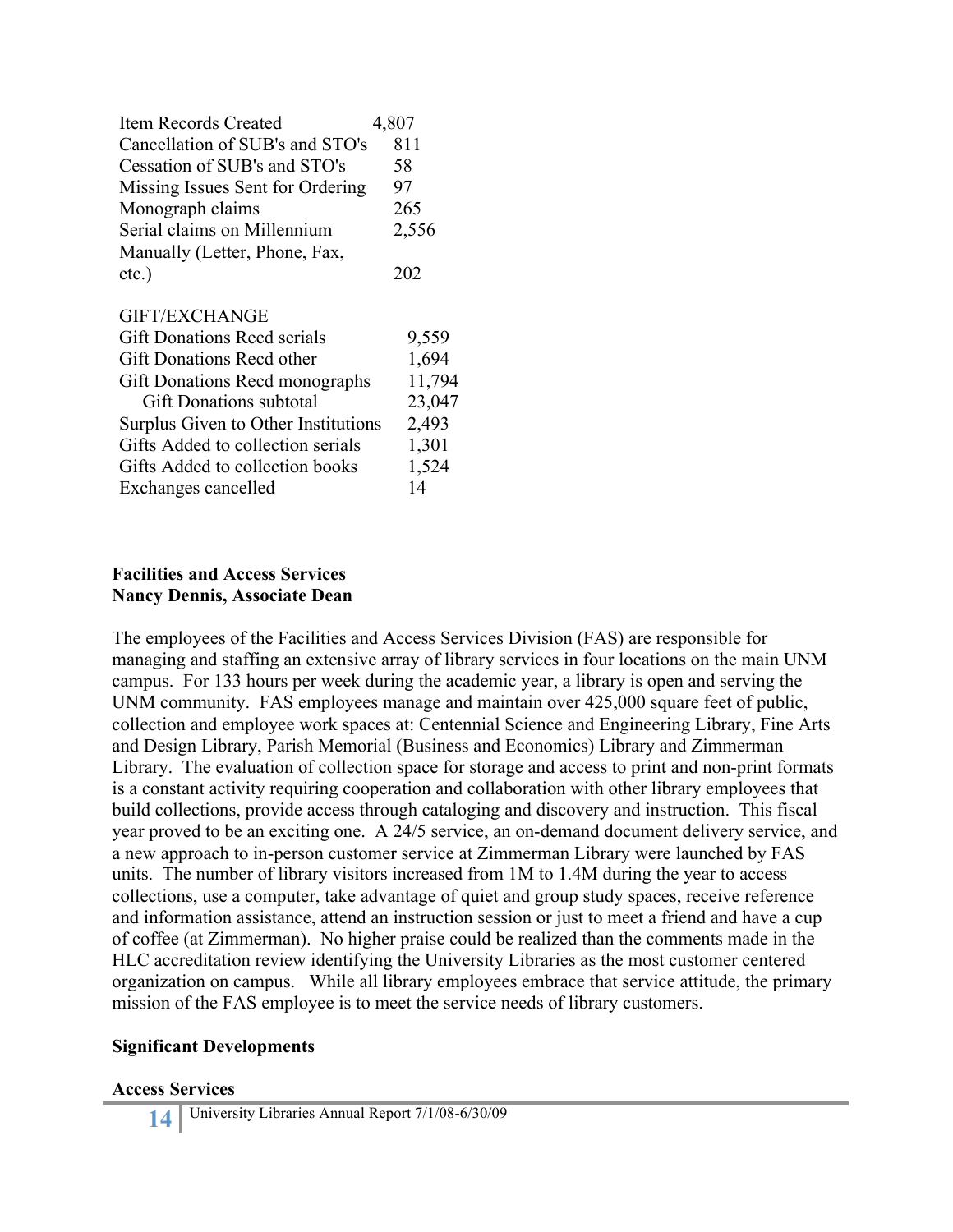# **24/5 Service**

In response to student-initiated surveys and with supplemental funding from President Schmidly, the UL launched the 24/5 library service at Parish Memorial Library in August of 2008. Parish library opens at noon on Sunday and remains open until Friday at 5pm during the academic year. This after-hours service is available to UNM Lobo card holders only after 10pm Sunday-Thursday nights. It may have been the initial publicity blitz that brought students to the overnight service, but it was the safe, comfortable, clean environment with friendly staff that kept them coming back as indicated in surveys of the 24/5 service. In its pilot year, the 10,974 users of the service had access to desktop and laptop computers, quiet and group study areas, complimentary coffee and knowledgeable and professional library employees to assist with research questions.

# **Library Express and Interlibrary Loan**

Efficiently connecting needed information with faculty and student researchers has long been a primary goal of the UL interlibrary loan service. This unit filled 87% of the 28,426 requests from UNM researchers to borrow materials that were not owned by the UL and loaned over 21,078 items to partner libraries in the region and US. To simplify the searching and delivery process, Library Express, was launched in the fall of 2008. Now a UNM researcher can fill out a web-based form requesting books or article. If an article is owned by the UL, it will be scanned and deposited for electronic pick-up by the requestor - usually within 24 hours. Owned books are paged and set aside for easy pick-up. If the library does not own the material, an interlibrary loan request will automatically be submitted. In its inaugural year, Library Express filled 5,398 requests – as of October 2009, requests have doubled.

**eReserves** continue to fill an important need for UNM faculty and students. Document downloads continue at over 1M per year supporting over 600 classes and instructors. This is one of the most popular services offered by the UL. Reports from campus IT indicate that the term "Reserves" is the most frequently searched term from the UNM web page. FAS staff work closely with faculty to ensure quality scanning is accomplished to facilitate efficient delivery of the items to students. Software and server upgrades are diligently maintained to ensure this service is available year round 24 hours a day.

**Combined Service Point** In January 2009 the UL combined the Zimmerman Library circulation and reference desks on the first floor to provide a single point of service for circulation, information, reference assistance, and referral. An extensive training program for employees staffing all of the functional areas was organized and implemented. This cross-training and service model will ensure that inquiries are answered promptly and accurately by knowledgeable staff and student workers. During the spring of 2009, active surveys were conducted of Zimmerman Library visitors to determine their needs and suggestions for service enhancements. This consolidation of service points and customer input from the surveys will continue to inform the future development of a Learning Commons within the UL.

**UNM West at Rio Rancho** The UL will continue to contribute to the planning and implementation of the opening of the UNM West campus in Rio Rancho to prepare for the opening in January 2010. A new Learning Commons space is planned to serve UNM West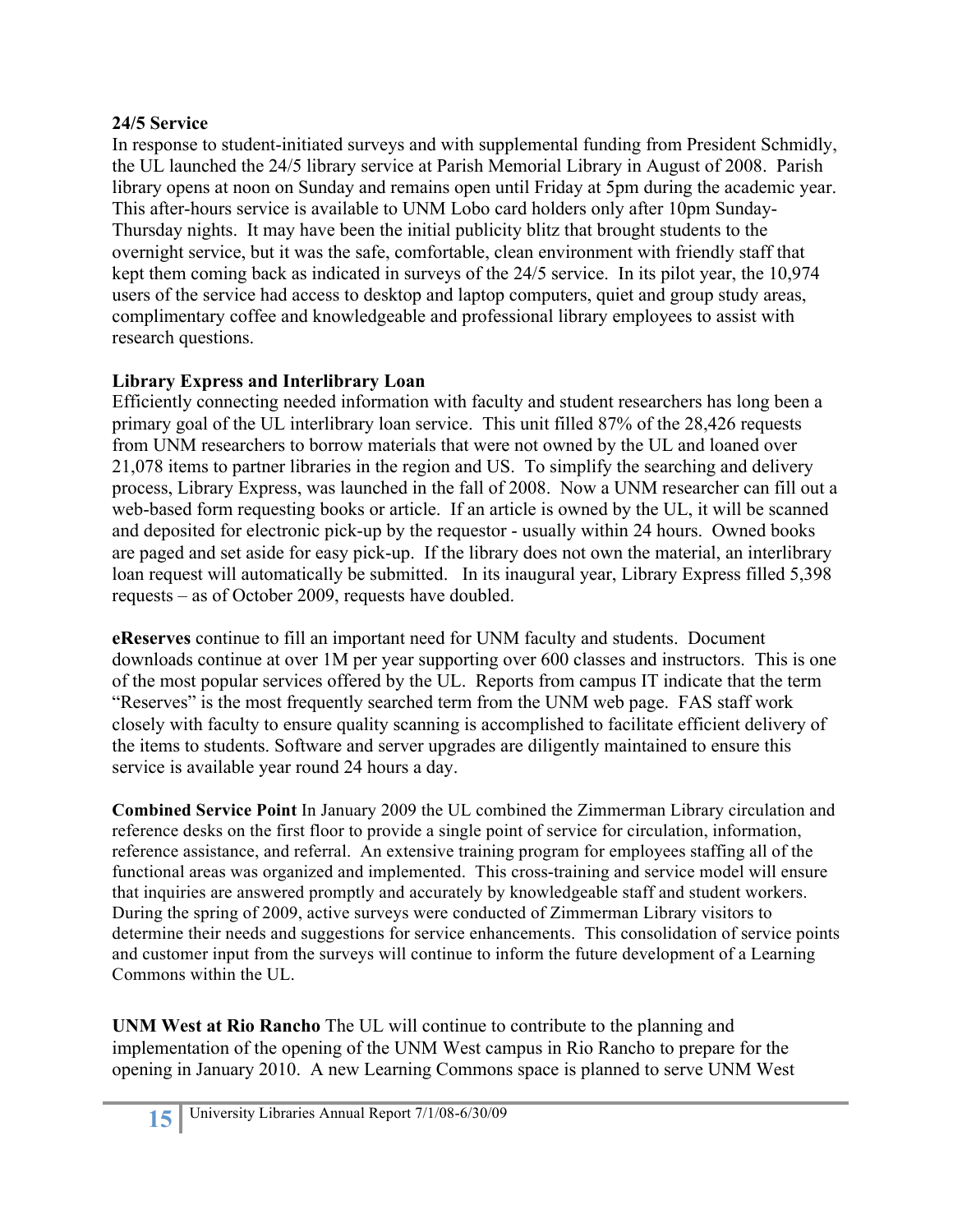students, faculty and staff. Library employees will share with UNM West and IT personnel the staffing of a single service point and offer a full complement of in-person and virtual services.

# **Facilities Services**

Maintaining the over 425K square feet of library space for use by the 1.4 visitors annually is a challenge that is met every year. It requires constant vigilance to insure the space is inviting, safe and secure and supports an effective learning environment. During the year, the first level of Centennial Library was remodeled which provided more comfortable seating and study areas in preparation for a new eScience/eResearch center. New and refurbished furniture was planned and acquired for Parish (home to the 24/5 service), Centennial and Zimmerman Libraries. Flat screen displays were installed in group study rooms in all locations. Facilities Services staff continue to coordinate the movement and disposition of collections, furniture and equipment throughout the UL public service areas and storage space at the Elks building.

# **LIBROS Online Catalog**

The libraries of Central New Mexico Community College were added as a new member to the shared online catalog of the LIBROS consortium which is hosted and maintained by the University Libraries. This brings the total number of volumes described in LIBROS to 3.6M. A service to replace and upgrade the authority records in LIBROS was licensed with the work to begin in the fall of 2009. More electronic resources (ebooks and ejournals) are actively being loaded into LIBROS to improve access to those collections.

Western Governors University Library, a contract service, continues to grow. An additional librarian has been added to the team to answer reference and instruction requests for use by students and faculty in a totally online environment. A new eReserves system was launched and several digital learning objects/tutorials were produced and linked from the redesigned WGU library web pages.

# **Significant Plans and Recommendations 2009-2010**

Several projects are under development and are expected to be launched in the coming year:

Planning for a new digital classroom for the Center for Southwest Research is underway with expected completion by the spring of 2010.

In cooperation with the UNM Office of Capital Projects and PPD, plans are proceeding for the installation of a fire suppression system in the historic west wing of Zimmerman Library. This work will be accomplished while preserving the structural and architectural features of this iconic space.

Development and implementation of the Learning Commons on the first floor of Zimmerman Library will proceed adding a new dynamic and student-centered space.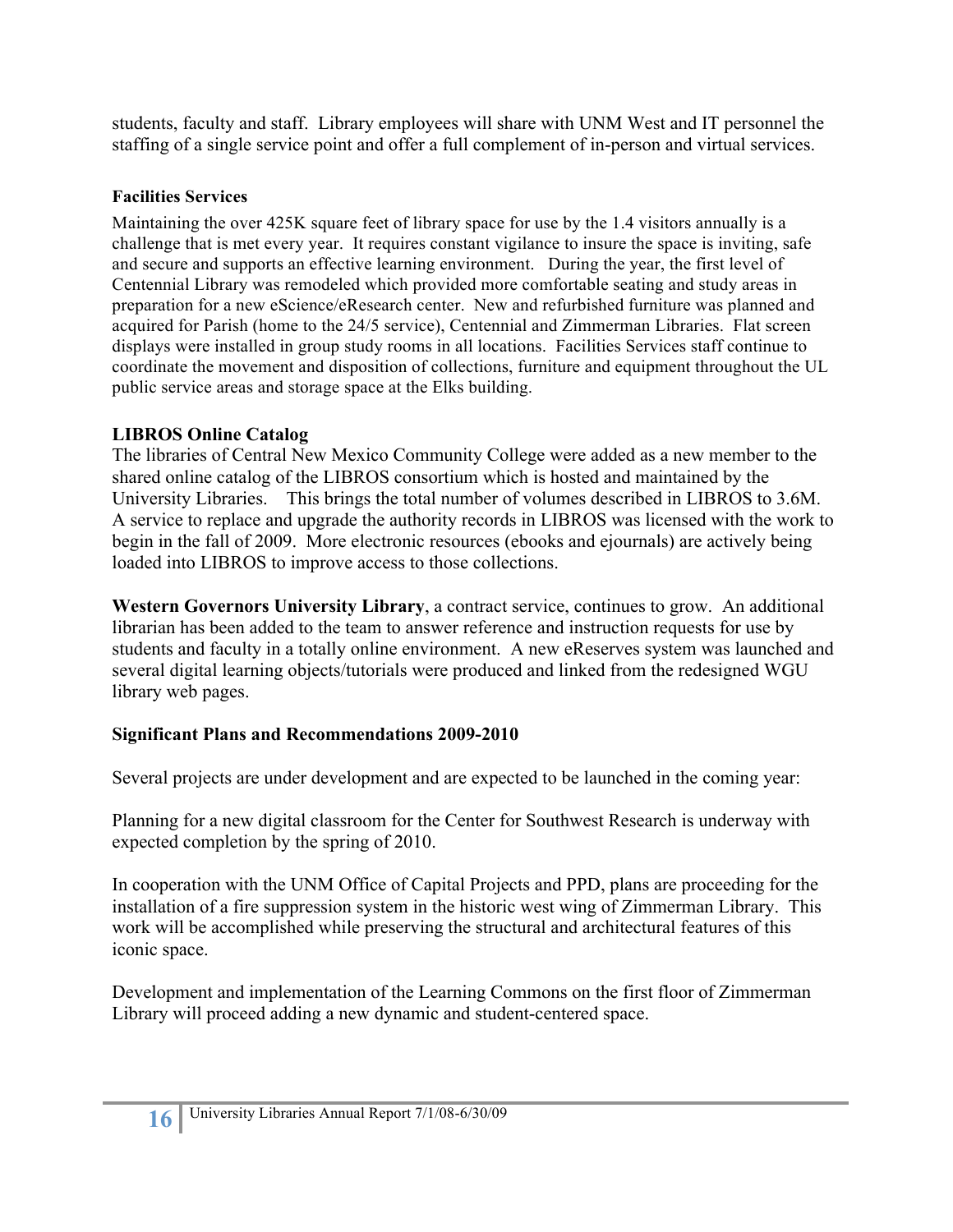The computing infrastructure, upon which the LIBROS catalog is hosted, will be upgraded and data will be converted and migrated to a new operating system platform and then reindexed. All of these upgrades will improve the functionality, searching and access to the 7M+ records.

Library services via a Learning Commons concept will be extended to the students attending UNM West in Rio Rancho beginning in January 2010. Library employees will share with UNM West and IT personnel the staffing of a single service point and offer a full complement of inperson and virtual services.

# **Library Information Technology Dale Hendrickson, Director, Library Information Technology**

LIT Accomplishments in the academic year 2008-2009

- Implementation of a more robust and more accurate method of gathering and reporting web usage and analytics
- Assisting and hosting a print management system with UNM Information Technology that was deployed to the PODS and currently in use
- Acquisition of additional server and storage hardware to expand UL computing resource availability
- Implementation of five media conferencing facilities and the supporting web conferencing infrastructure
- Assisting with the deployment and hosting of LANDesk for UNM Information Technology to create a remote management tool suite for desktop computing
- Migration of the CONTENTdm digital asset management tool

LIT Plans for the academic year 2009-2010

- Acquisition and deployment of new print and copy equipment in the UL public areas
- Implementation of a printing credit to allow UNM students to print and copy for no charge in UL facilities
- Pilot Window Vista deployment in conjunction with UNM Information Technology and the Anderson Schools of Management
- A UL wide upgrade to Microsoft Office 2007
- Full implementation of additional server and storage hardware
- Upgrade of CONTENTdm and Dspace digital asset management systems

# **Research, Science and International Initiatives Division (RSII) Johann van Reenen, Associate Dean for Research, Science and International Initiatives**

Programs included: Outreach and research services in all branch libraries, the virtual service desk, Inter-American studies, instruction and collection development.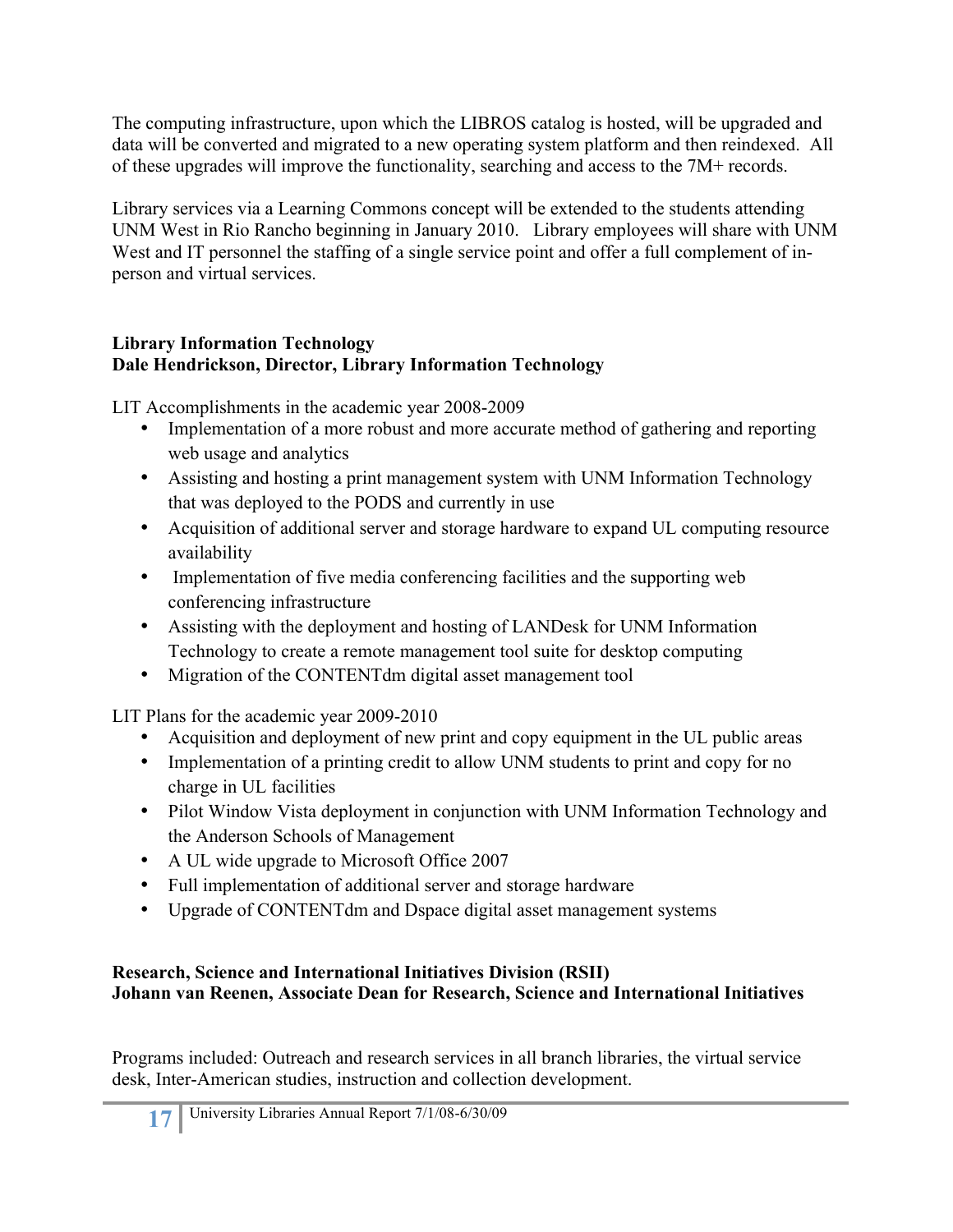#### OVERVIEW:

The outreach and research services at the various branches saw a number of positive changes such as incorporation of the Virtual Service Desk at all but FADL reference points and further development of the roles and training of ambassadors. The major focus this year was on a more comprehensive collection of *LibGuides™*, the development of sample *ScholarGuides™* for a pilot study, instruction, and managing evolving new reference activities. A project, funded by the Center for Regional Studies, allowed the UL to pilot the use of graduate students in functional and/or subject fellowships to work with ambassadors to create closer relationships with selected groups/departments. This was so successful that the UL will continue the project with fellowships in five broad subject clusters in 2009-10. The UL hosted four practicum experiences from various Schools of Library and Information Science. Our investment in these future librarians is worthwhile and provides interesting observations and new ideas.

The Collection Development Priorities group made decisions in a climate of economic uncertainty by developing principles that will help to guide both short term and future decisions as conditions worsen. A usage study of databases was completed and some were canceled. This process is continuing into 2009-10, as well as a rigorous review of electronic journal packages and publishers.

Integration of the UL and its ambassadors into activities of the UNM Office of Research is essential in developing collections, services, and partnerships critical to the future research success of UNM. To this end the UL participated in two taskforces, one on "Informatics at UNM" and another one (ongoing) on enhancing multi-disciplinary research and grant writing. The co-development of the abovementioned *ScholarGuides™* faculty expertise system is one outcome of the latter. A number of grants were submitted or are in process in which the UL is playing a major role. The UL and the Latin American and Iberian Institute were awarded a four year, ca 180,000 dollar per year, TICFIA grant to collect, analyze, and translate documents regarding energy policy (traditional/alternative/renewable) in Latin America.

The Chicano, Hispano, and Latin American programs in the library were reorganized to include American Studies under an overarching program, Inter-American Studies.

The Summer Sunset Lecture Series once again brought the Albuquerque and surrounding communities to campus during summer for two very interesting presentations by nationally recognized authors.

#### **Science and Engineering Outreach and Research Services**

The Centennial Science and Engineering Library is embarking on a process to re-purpose the physical space into an e-Research Center (eRC) that can house services related to data intensive and cross-disciplinary research activities. The first phase was undertaken in the late spring and summer to review and reduce the reference collections (also moving as many as possible to electronic versions). The remaining collections were moved from prime public space on the main floor. This area was redeveloped with new carpeting and some new furniture. A closer partnership was formed with the *Center for Advanced Research Computing* (CAR-C) resulting in an office in CSEL for on-campus outreach and a joint grant submission. This major NSF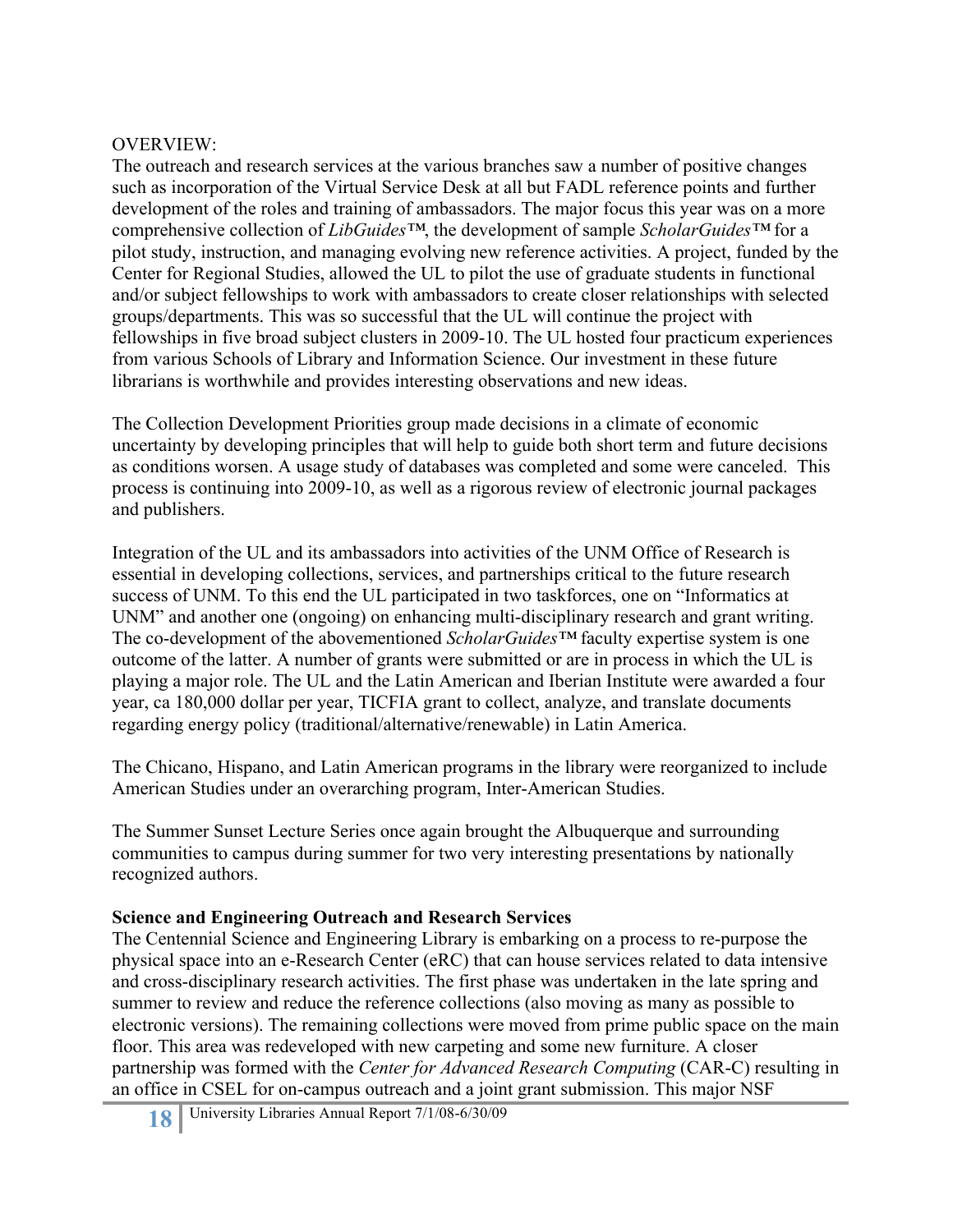Stimulus grant was submitted to enable the next phase of the eRC; high performance connectivity to a research network connected to the Albuquerque National Lambda Rail Node. A Director for e-Science was hired for the UL who will play an important role in the development of services delivered via the eRC. The Science and Engineering Director of Research & Outreach took another position and the vacant position was incorporated in the portfolio of the Associate Dean

# **Fine Arts and Design Outreach and Research Services**

The first full year of operation for the Fine Arts & Design Library in its new location in George Pearl Hall presented many opportunities and challenges. FADL staff and faculty hosted many orientations, tours and instruction sessions. The ambassador outreach program continued to develop and FADL contributed heavily, with 2368 outreach participants, 785.5 hours, and 18,369.25 contact hours. Having an onsite instruction room with all the presentation and viewing technology has benefitted skill development and outreach and instruction efforts. Group study rooms are a popular service, as were additional computers. One staff participated in the VSD initiative by taking his shift at another library.

Organizational reporting changes in July 2008 split FADL staff into three reporting areas. However, regular staff meetings continued with all staff participating regardless of reporting area. Staff continued to follow building problems such as leaks and lighting/switching concerns, and worked with physical plant and contractors to resolve remaining problems. Cataloging staff continued to catalog the large gift of CDs and received help from UL Cataloging.

In FY 09-10 we are looking forward to filling our manager of library operations position and to tackling several projects that have been on hold. We are looking ahead to making the environment more inviting and to providing self-serve study room reservations.

# **Social sciences, Business and Economics Outreach and Research Services**

The Parish Memorial Business and Economics Library had a productive year with significant changes in management, staffing and hours. PML is now the 24/5 facility and two full time LIS III's and a 20-hour per week LIS III (and 20-hr for VSD) were hired in August 2008. The Director of Outreach and Research for the management and social sciences works out of PML which now have two separately administered functional areas. The Social Science and Management staff still supports the PML Access Services staff as needed. For the fall semester, the PML Access Services staff opened and closed ASM's Jackson Center for student use each night from 8p.m.-12a.m, but this service was discontinued due to lack of use. The many changes, including hours, painting, carpeting, reupholstering and new furniture, have made a huge difference in Parish gate count and usage of all aspects, PC's, study rooms, reserves, etc. of the services and facility are up.

The serials librarian's job was changed to an ambassador for Sociology. After successfully learning all the software and protocols for the VSD, she now has been learning about teaching and selection, working with faculty in many new ways. The PML Collection Manager spent many hours working on analyzing our print Reference collection in the light of more electronic resources in preparation for his retirement. Additionally in spring and summer, we judiciously downsized the print reference collection to provide more room for comfortable seating. The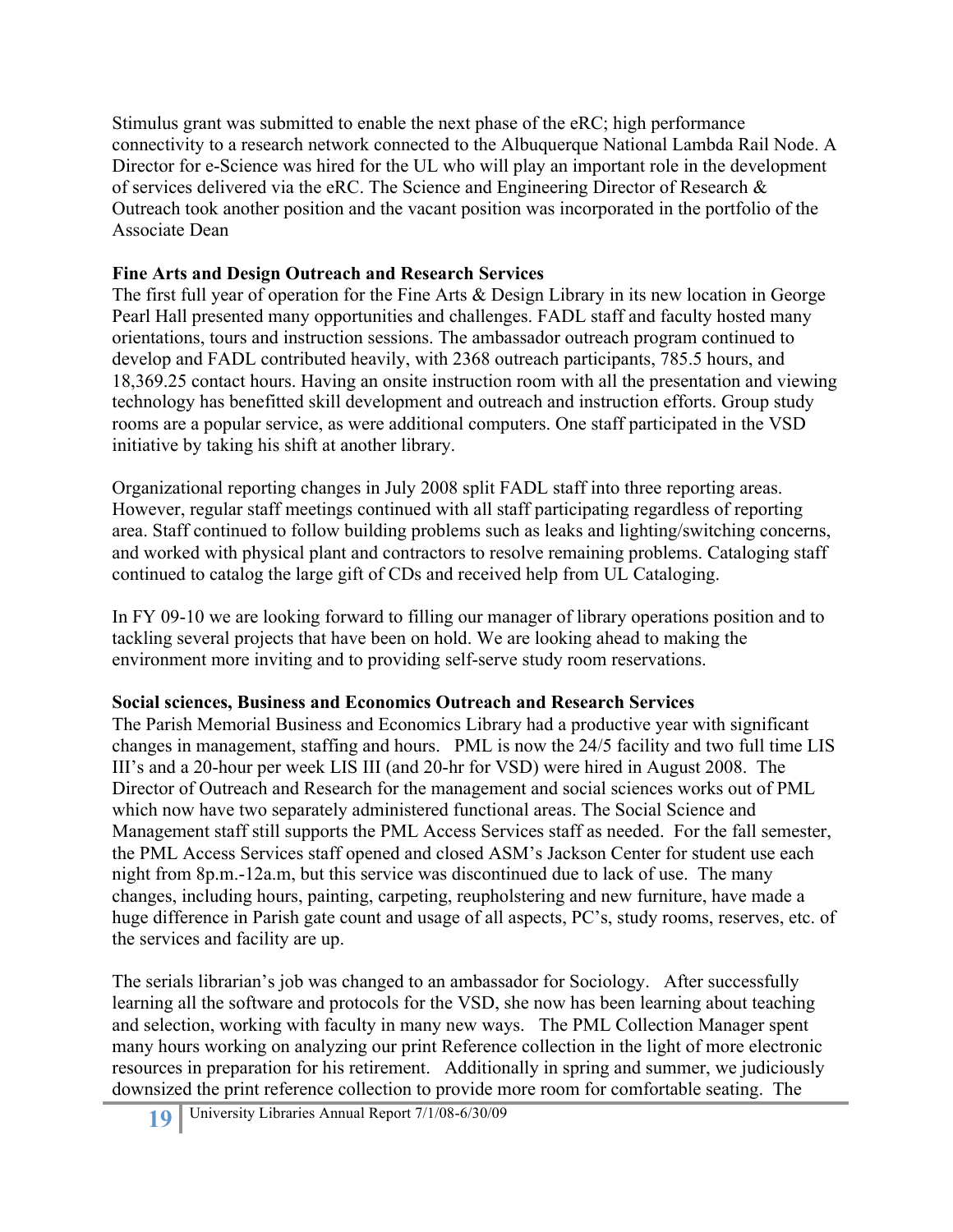Reference Statistics Database is providing more and more accurate reference statistical information to inform desk hours and staffing needs.

Parish Gift Funds added twelve laptops for checkout bringing the total to 22. This service remains very popular. Parish also received a new model of the microform viewer/printer/scanner that the UL purchased, which makes users more self-sufficient.

# **Inter-American Studies** (formerly DILARES and CHIPOTLE)

Inter-American Studies at the University Libraries supports academic programs and university outreach initiatives related to Hispanic/Latino/Chicano studies, Latin American and Iberian studies, and American studies. Services encompass traditional and technical services, collection development operations as well as specialized research and outreach. These efforts extend beyond the University of New Mexico into international research through participation in organizations such as LARRP (Latin Americanist Research Resources Project) and LAMP (Latin American Microforms Project).

The University Libraries has extensive electronic, print, and special collections in Southwest studies, Chicano Literature, and Latin American studies. These collections support research in multiple disciplines, including but not limited to History, Anthropology and Archeology, English, Spanish and Portuguese, Sociology, Political Science, Communication and Journalism, Economic, Business Administration and Art and Art History. As one of the top national collections for Spanish and Portuguese Language collections, we also serve national and international researchers outside of UNM.

Exhibits in the Herzstein Latin American Reading Room:

- 1. "Rollin on a River: Traversing the inland waterways of the Americas"
- 2. "Celebrating African-American History Month: Recognizing Afro-Latinos and Mexico as part of the African Diaspora"
- 3. Revolution in Retrospect: 50 years of social change in Cuba
- 4. "Yuyanapaq: Para Recordar

Presentations hosted by IAS:

- 1. Jimmy Santiago Baca, "The Power of Poetry on My Life" (Summer Sunset Lecture Series)
- 2. Suzanne Schadl, Not so Transitory: Ephemera in the Library, the Archive, and Most Importantly – in Your Research". Presented to SOLAS (Student Organization of Latin American Studies), UNM 2/09
- 3. Lectures associated with The Cuban Revolution in Retrospect (noted above) and sponsored by the University Libraries' Division of Iberian & Latin American Resources & Services (DILARES), the Latin American & Iberian Institute and the Gorham Foundation.
	- April 2 6:00pm Willard Room, Zimmerman Library Ambassador Vicki Huddleston, visiting fellow at Brookings Institution (where she is a member of the Cuba Study Group) and a commentator for NBC Universal,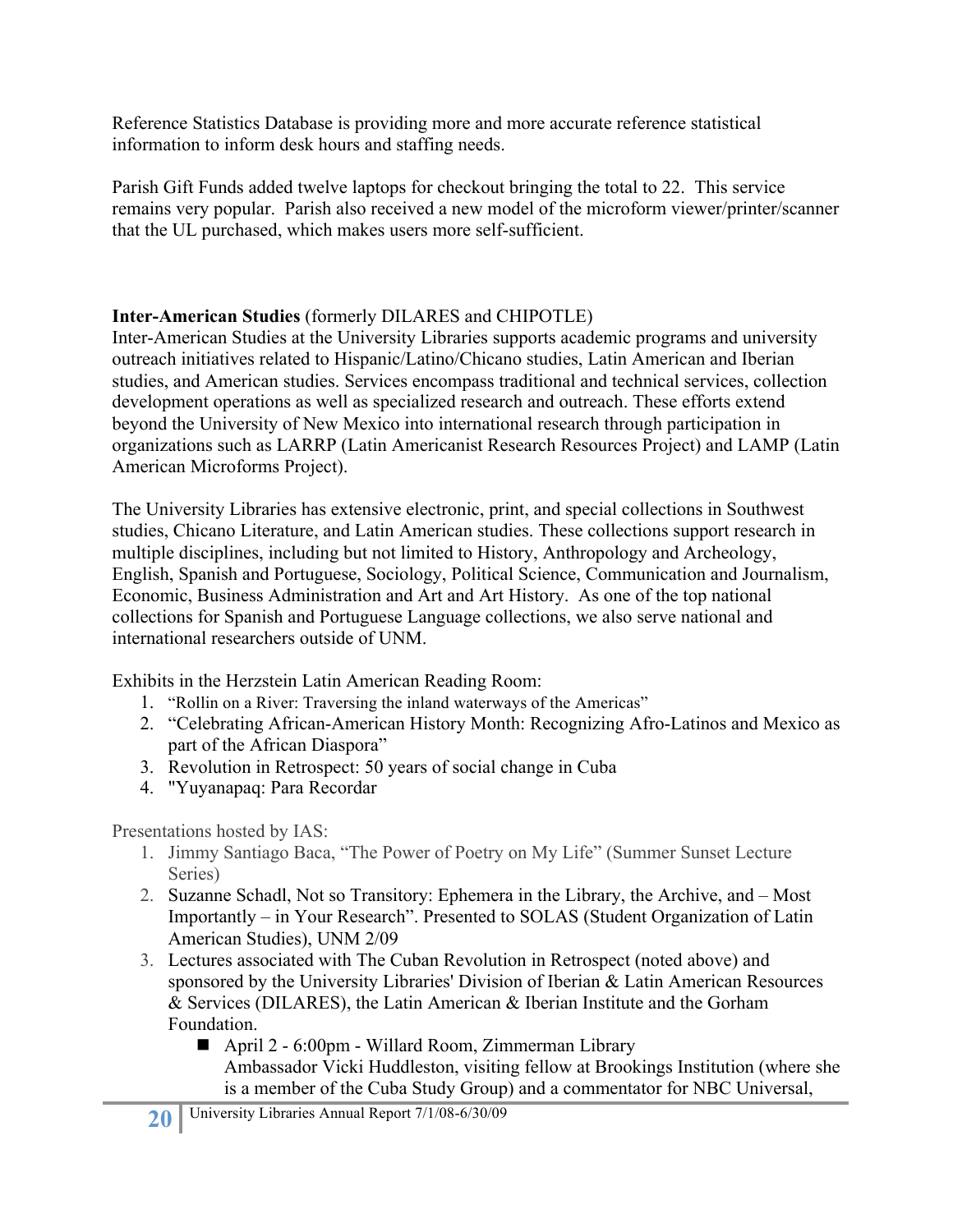spoke on "Retrospect: U.S. and Cuban Relations".

- April 4 2 p.m. Willard Room, Zimmerman Library Nelson P. Valdes, University of New Mexico Sociology Department and has studied, on "Fidel and the Fiftieth"; Film and lecture on legacy of the Cuban Revolution while Saul Landau, internationally known scholar, author, commentator and filmmaker on foreign and domestic policy issues spoke of the legacy of the revolution.
- April 7 6 p.m. Willard Room, Zimmerman Library Panel of students spoke on "Healthcare, Billboard Messaging and Energy Policies: Measures of a Revolution, Cuba 1959-2009." Speakers included Max Fitzpatrick, Joseph Garcia, Latin American Studies; and Lauren Koller, Law Program and MA candidate in Latin American Studies.
- 4. Inter-American Studies co-sponsored the spring 2009 Latina/o Faculty Brown Bags. These brown bags highlighted the research of UNM's Latina/o faculty, pairing faculty from different academic disciplines to present timely research about or affecting the Latina/o community.
	- February 24, 2009, "Latinas/os and the Economy/Financial Crisis
	- Tuesday, March 24, "Latinas/os and Education," and "Context Diversity and Latinos in Higher Education" and "Making Science Come Alive in a Spanish-English Dual Language Middle School Classroom."
	- Wednesday, April 22 "Latinas/os and the arts.
- 5. Lectures associated with The Cuban Revolution in Retrospect (noted above) and sponsored by University Libraries' Division of Iberian & Latin American Resources & Services (DILARES), the Latin American & Iberian Institute, SOLAS and the Southwest Institute for Religion and Civil Society.
	- May 18, 2009. Dr. Jo-Marie Burt. Peruvian Truth and Reconciliation Commission in respect to the ex-Peruvian President -- Alberto Fujimori's – trial.
	- May 19, 2009 Michelle Leiby, "State-perpetrated sexual violence in Latin American civil wars".
	- May 28, 2009 Dr Louis Bickford. Working with truth commissions and memory projects in Latin America.
	- April 15, Levi Romero read from his new book *A Poetry of Remembrance: New and Rejected Work*

**Library visiting researcher program (Greenleaf Awards):** The grants are meant to provide faculty and graduate students who specialize in Latin America the opportunity to work with one of the largest and most complete Latin American collections in the United States.

1. Alessia Frassani, Ph.D. candidate in Art History at the City University of New York, Graduate Center was in residence at UNM from July 8 to August 9, 2008.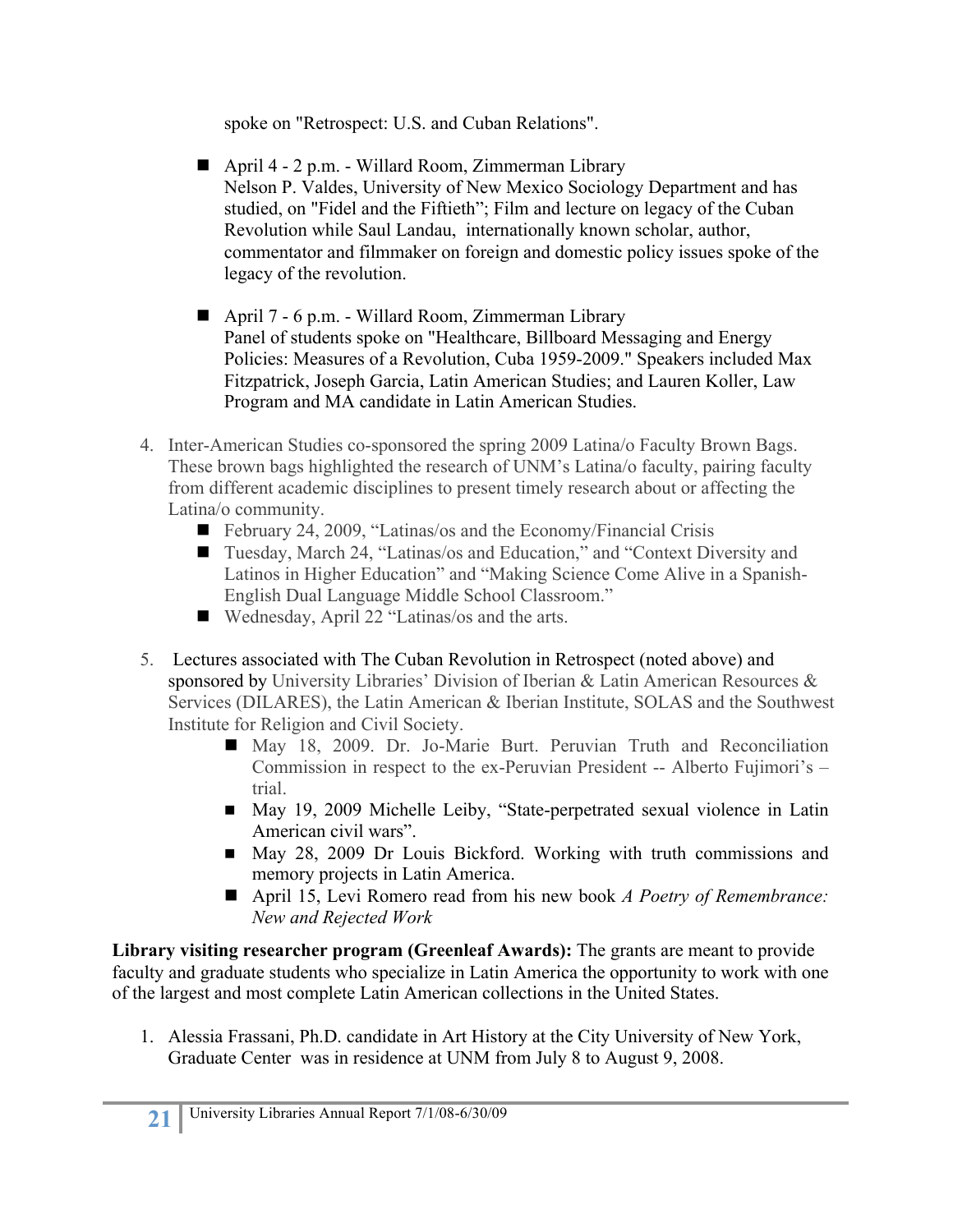- 2. Jose Genival Bezerra, Portuguese Language Professor, Recife Brazil was in Residenceat UNM from August 8 to August 25.
- 3. Kelly Lee Jenks, a Ph.D. Candidate in the Department of Anthropology at the University of Arizona, Tucson was in residence at UNM from August 15 to December 15, 2008.

IAS Collection Priorities: Our Art and Art History and graphics collection remains among the strongest and it continues to be priority in circulating and special collections. In terms of regional strengths our Mexican and Brazilian acquisitions remain our strongest. We are currently prioritizing works of and on Indigenous Nations. Our library dean has asked us to aggressively move toward digital collections and we continue to do so. We are digitizing poster images for Spain and Bolivia within the Sam Slick Latin American and Iberian Poster Collection.

We acquired additional posters from Chile this year will begin a similarly named, different provenance; collection entitled Latin American Political Posters. We also acquired about 40 Mexican film posters (many Cantinflas posters) which will inaugurate another econtent collection entitled Latin American Film Posters.

In addition to the posters, our TICFIA grant for the Latin American Knowledge Harvester has resulted in an instructional repository that abstracts and indexes the following metadata (and translates into English) and in most cases provides links to the original full-text resources. Find the following now: 67,776 Brazilian dissertations and theses from more than 60 Brazil universities and higher education institutes (harvested from partner Instituto Brasileiro de Informação em Ciência e Tecnologia), Metadata for 13,049 Latin American Database Stories (harvested from partner Latin American Data Base), Metadata for 4,428 items from Documentación en Ciencias de la Comunicación, Instituto Tecnológico y de Estudios Superiores de Occidente, ITESO, Metadata for 30,306 items from Repositório Institucional da Intercom e da Portcom, Sociedade Brasileira de Estudos Interdisciplinares da Comunicação are now, Metadata for 21,861 items from Biblioteca Digital Jurídica do Superior Tribunal de Justiça, Superior Tribunal de Justiça, Brasil, Metadata for 1,452 items from the Latin American Social Medicine (Historic/HSLIC) and the LASM-CUCS collections, Metadata for 7,862 items from the Instituto de Investigaciones Históricas Bolivarium, and Metadata for 6,777 items from the Universidade do Minho, Portugal. See attached flier or webpage. 96 reels of Cuban Radio transcripts and 200 items were added to cartographic materials collections.

# **Virtual Service Desk**

After seven months of preparation, the University Libraries Virtual Services Desk went "live" to the UNM community on August 4, 2008, successfully completing the Project. This service provides reference service to all virtual users who access the UL by phone, chat, or email. The VSD also takes all technical questions for eResources, LIBROS, LIT, eReserves, and Interlibrary loan. Incidents that need expert assistance are forwarded from the VSD to appropriate subject librarians. Over twenty-five UL employees staff the VSD by working several hours or up to 20 hours a week on the VSD. During the week there is a dedicated librarian who is the primary VSD agent with back up at Parish and CSEL reference desks. From July 1, 2008 to June 30, 2009 the VSD answered 6,903 phone calls, and 1,187 chats/emails, totaling 8,090. (ACD and RightNow automated statistics)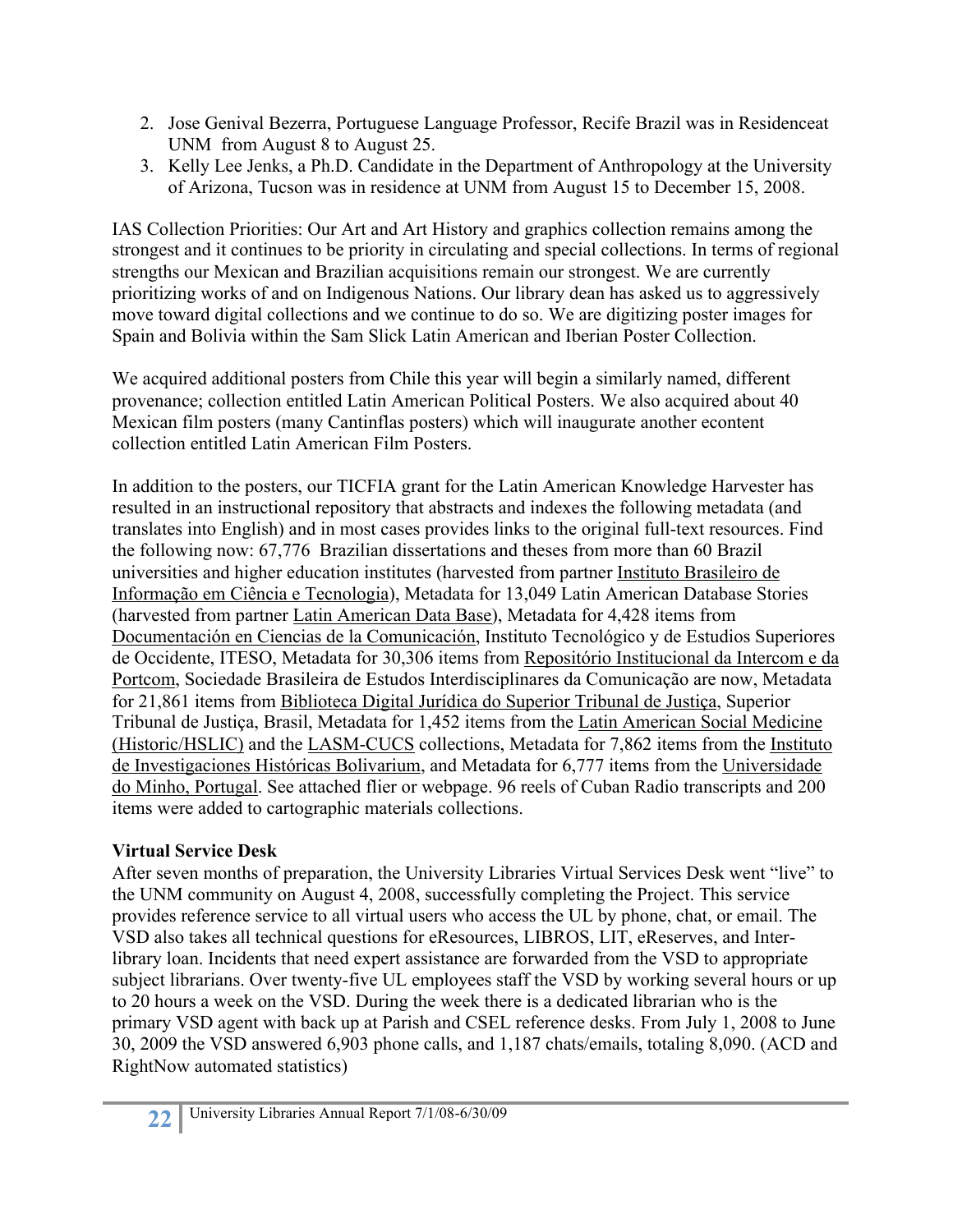#### Future 2009-2010

The UL began implementing VSD Phase II in April of 2009. This phase included the transfer from Peregrine Service Center to *RightNow*™ for all Technical Incidents. It also includes the implementation of having the VSD available during the semesters from noon on Sunday to 5 pm on Fridays 24/5 and 10-4 on Saturdays. Training for circulation personnel will be conducted so they can monitor 277-9100, emails and chats from 8 pm to 8 am.

The UL is also partnering with *New Media & Extended Learning* to assist students with *WebCT*  $<sup>TM</sup>$  problems after NMEL is closed. Since the VSD is 24/5 we will be the contact for students and</sup> faculty who are in need of assistance with *WebCT*™.

### **Collection Development Coordination**

### Zimmerman fire recovery:

The final stages of the recovery from the Zimmerman fire of 2006 were completed in 2009. During the process, we spent approximately \$3.4 million, adding over 500 individual journals in print and microform as well as online databases. At the conclusion we increased our journal collection by approximately 20,000 electronic journals that were new to UNM. The University continues to wait for the final insurance settlement, and we continue to pursue replacements of a few titles, but the project is basically complete. Among the databases acquired were new segments of JStor, Periodicals Archive Online, and American Periodicals Series. New databases include: Latin American Newspapers; African American Newspapers; Historical Newspapers; Hispanic American Newspapers; Political Science Archive; Black Studies Center; Foreign Broadcast Information Services; Arte Publico Historical Archive; Civil War Newspapers; and African Writers. As new microforms were received, we reviewed new and existing collections to identify areas that needed improved cataloging access. As a result, guides to some extensive microform collections were added to our UNM Institutional Repository, dSpace.

# Collection development activities:

Collection development projects included: review of the status of the depository agreement for the European Union documents; review of the U. S. G.P.O. depository status and processing; investigation of purchasing textbooks; contributions to the reports of UNM departments undergoing reviews for accreditation by their associations or the University; providing data for the Library contributions to the University's re-accreditation process; adaption of the SERU understanding for electronic resources; providing data for the ARL statistics; and working with NMCAL on cooperative resources sharing projects.

There were a number of other projects that involved Collection Development. These will be described in more detail in the reports of other areas within the Library, but should be mentioned here because of the involvement of Collection Development personnel or the impact upon Collection Development. These major projects included: the move from GoldRush to Serials Solutions; the move from LOCKSS to Portico; and the RFP for a serials vendor for the UL and HSLIC.

# **Information Literacy & Instruction Services**

Instruction overview: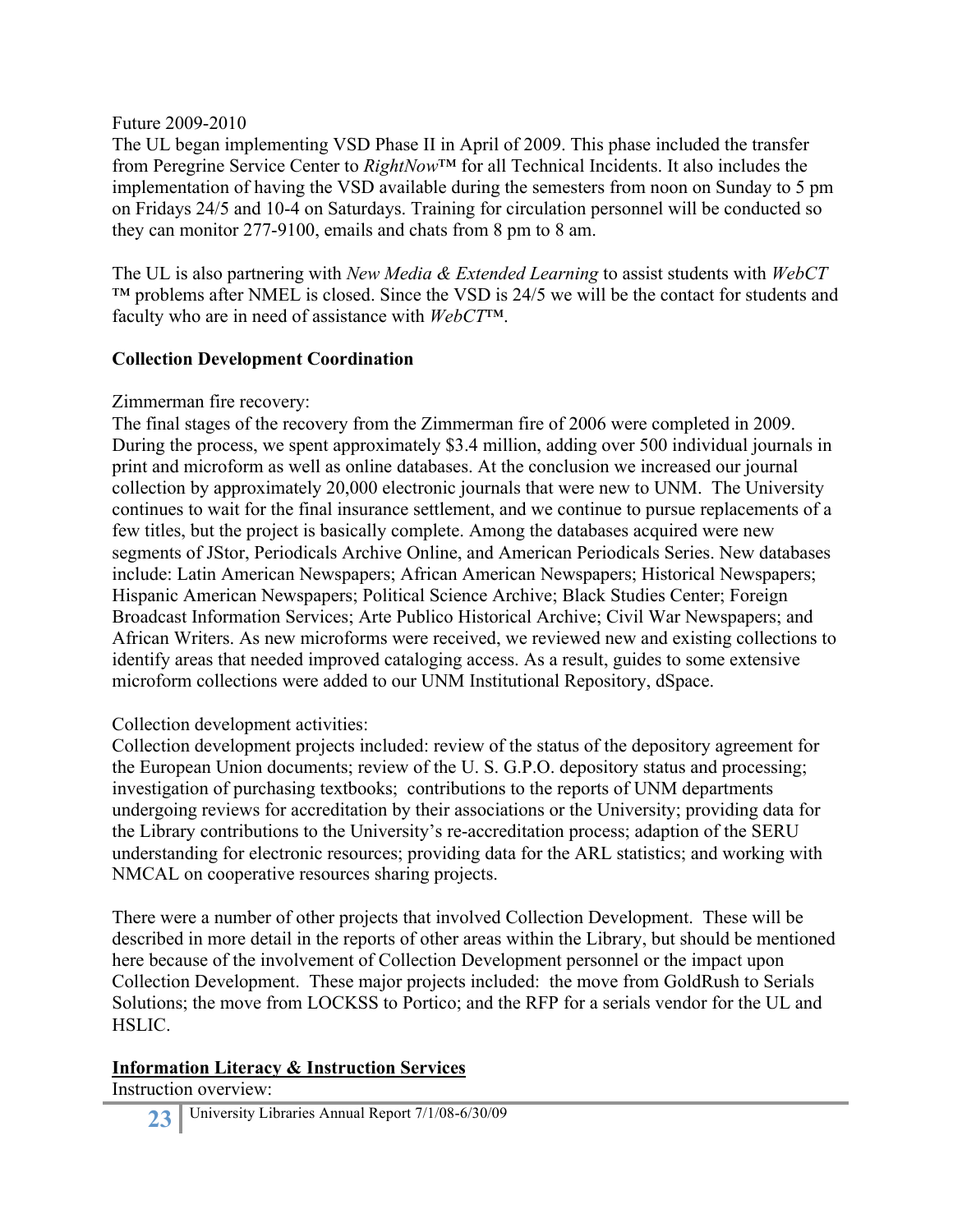In 2008/2009, 39 library staff and faculty from throughout University Libraries taught 754 classes to 12,027 students. This reflects a decrease in the number of library staff and faculty teaching (from 43 to  $39 = 9.3\%$  decrease), but a substantial increase in the number of classes taught (from 703 to 754 = 7.3% increase) and a small increase in the number of students reached (3.6% increase for an average of 16 students per class). ILIS staff taught 241 of 754, or 32%, of all classes taught.

ILIS staff were involved with numerous University Library initiatives, including the Ambassador program, the development of LibGuides and ScholarGuides, and the Virtual Service Desk. ILIS staff served at the new Zimmerman Combined Service Point and on the Centennial Science & Engineering Library and Fine Arts & Design Library reference desks. ILIS staff received training in the above initiatives as well as in Opinio and Project Management. ILIS staff offered the *Learning to Teach* workshop at CNM to both UL and CNM library staff.

# Significant developments

New Programs: ILIS expanded instruction to the College Success Seminars and to University 101 and 102, the Freshman Interest Group and Living & Learning Communities. Learning Objects: ILIS developed goals, procedures, and infrastructure for learning objects. Working with a Learning Objects Fellow, we 1) conducted a literature review, 2) found and analyzed and evaluated learning objects freely available on the Internet from repositories such as Merlot and ANTS using a rubric we had developed, 3) selected *Captivate™* software and learned how to use it, 4) chose *ContentDM*™ to host after investigating several options for hosting sites, 5) developed an initial template that incorporated a variety of learning styles, 6) created early samples of learning objects, 7) set up a process to incorporate metadata, and 8) wrote a proposal that incorporated workflow. After the Dean's Cabinet approved the learning objects project agreement as a proof of concept in January 2009, we 1) marketed and explained learning objects, 2) created a system for gathering content, and 3) developed prototypes that tested features of recording, editing, publishing, screen capture, PowerPoint capture, audio, mapping, branching, interactivity, and quizzing on web pages, blogs*, LibGuides™*, and *WebCT Vista*™. Instructor assessment: Instruction leaders developed and piloted an instructor survey that could potentially be used in every class to be implemented Fall 2009.

Computer Classrooms: The new 40 seat computer classroom in the Zimmerman basement and the upgrade of both of the CSEL classrooms were completed during the summer of 2008. Late Spring 2009, we purchased 40 clickers with the intent of testing them during Fall 2009. Late Spring 2009, we began testing Adobe Connect Pro for use as distance education software.

# Training:

The ILIS Coordinator took over training for the library and wrote, presented, and received approval for a training proposal. The Training Team conducted a needs assessment; aggregated individual goals and incorporated them into a training plan; set goals based on personal, unit, and library needs; and implemented training in high need areas. In addition, University Libraries offered a Leadership Academy to library managers.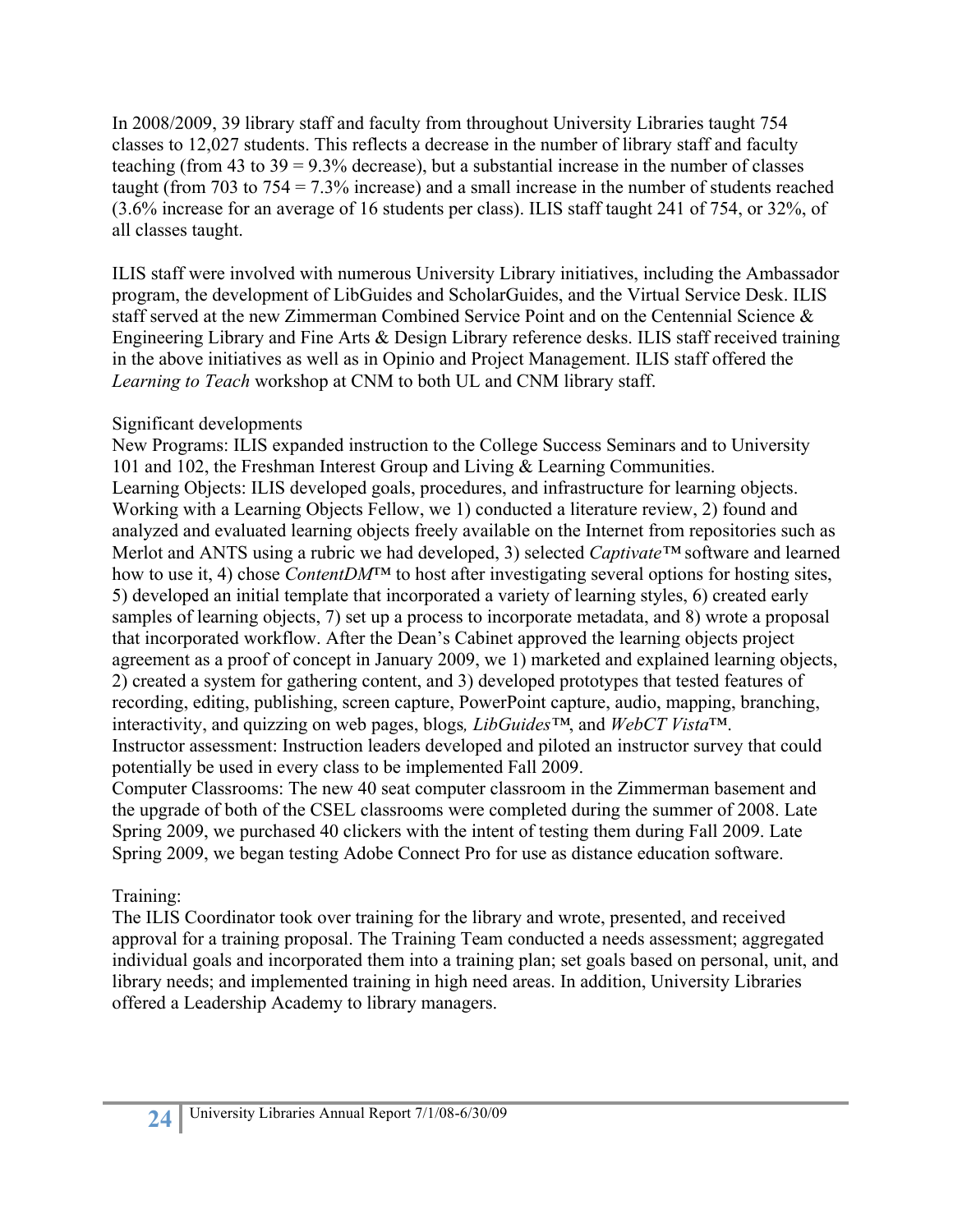# **Faculty and Staff Publications and Professional Activities**

### **Awe, Susan**

### **Essay Reviews:**

Forrest, Charles and Halbert, Martin. A Field Guide to the Information Commons. *Booklist*, June 1, 2009, 105(19/20), p. 119.

Woodward, Jeannette. Creating the Customer-Driven Academic Library. *Booklist,* May 15, 2009, 105(18), p. 79.

The World Bank E-library. *Choice,* May, 2009.

Guiley, Rosemary Ellen. Encyclopedia of Witches, Witchcraft & Wicca. *Booklist,* March 1, 2009, 105(13), p. 74.

Lauer, Chris. The Management Gurus: Lessons from the Best Management Books of All Time. *Choice*, February, 2009.

Riley, Dorothy Winbush**.** My Soul Is a Witness, 'Less I Forget: A Collection of Quotations by People of Color. *Booklist,* November 14, 2008, 104(6), p. 69.

Riggs, Thomas. Everyday Finance: Economics, Personal Money Management, and Entrepreneurship. *Booklist,* August 1, 2008 104(22), p. 77.

The Way We Work: An Encyclopedia of Business Culture. *Booklist,* August 1, 2008, 104(22) p. 95.

Encyclopedia of American Industries (2 volumes). *Booklist,* July 1, 2008, 104(21) p. 82-3

# **Professional Activities:**

ALA Mid Winter in Denver, January 2009 ALA Publications Committee RUSA Editorial Board meeting

# **Barkely, Daniel C.**

Outside Professional Activities: Meetings Attended: American Library Association Annual Meeting, Chicago IL (June) U.S. Public Printer's Depository Library Council Fall, 2008 (Washington, DC) Committees: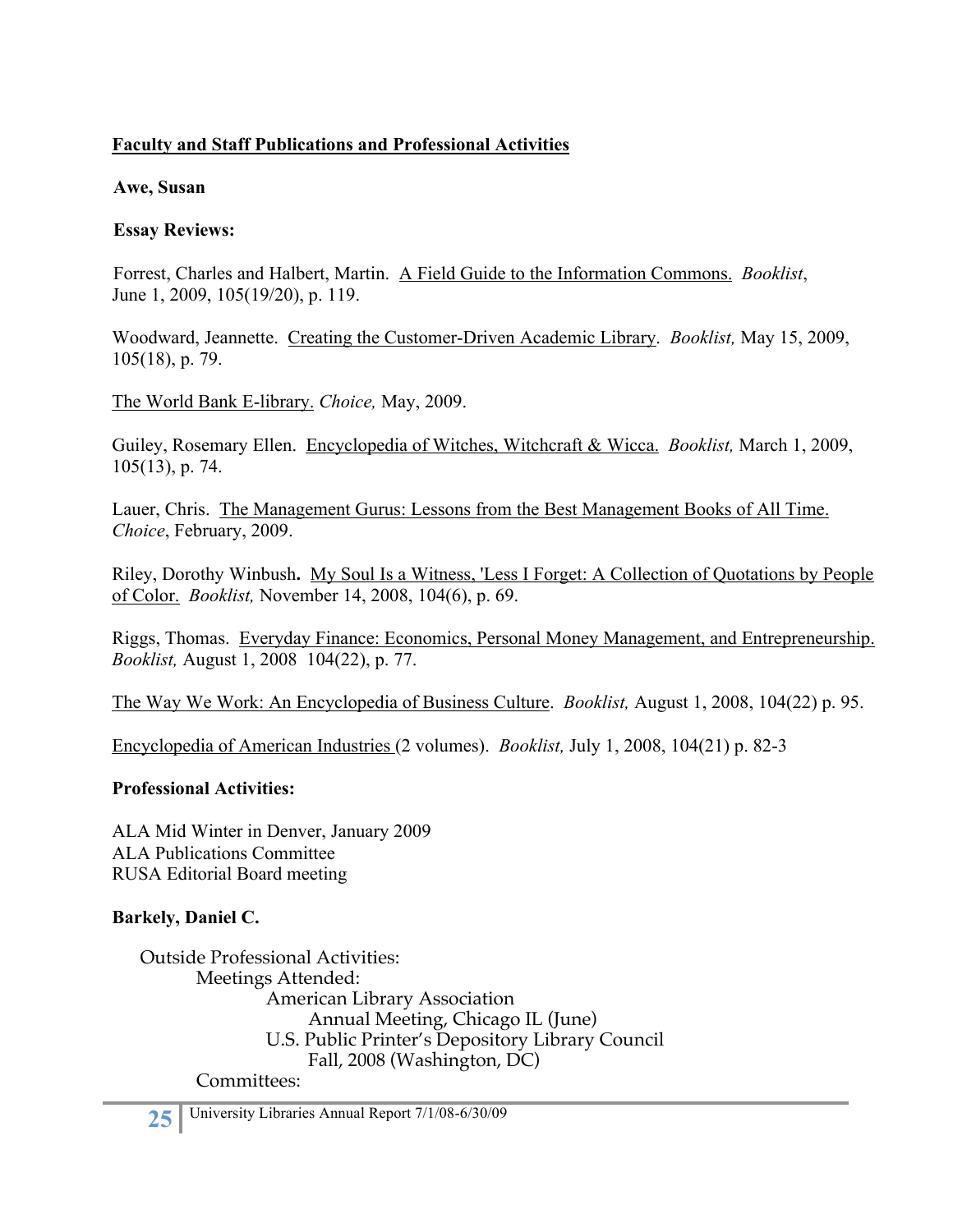ALA Government Information Subcommittee GODORT Awards Depository Library Council Chair, REGIL (Regional Depository Library group)

### **Botts, Carroll**

Professional Activity

"Public Speaking Skills," presented at Learning to Teach Workshop for Central New Mexico Community College Library, January 17. 2009.

Volunteer, LOEX of the West Conference, Albuquerque, New Mexico, 2009.

Professional Activity: Teaching

Art History 101, "Introduction to Art." UNM Kirtland Air Force Base, Albuquerque, NM, Fall semester, 2008.

Art History 101, "Introduction to Art." UNM Kirtland Air Force Base, Albuquerque, NM, Spring semester, 2009.

# **Bruesch, Mary**

Outside professional activities Albuquerque Baroque Players – 9 performances Publications: 2 sets of program notes for Albuquerque Baroque Players concerts

# **Desai, Christina M.**

Professional Activity:

Library Orientation Exchange (LOEX) LOEX Annual Conference Planning Committee, 2008. LOEX Annual Conference Local Arrangements Committee, 2008. Attended Conference April 30-May 2, Albuquerque.

American Library Association, 2000-present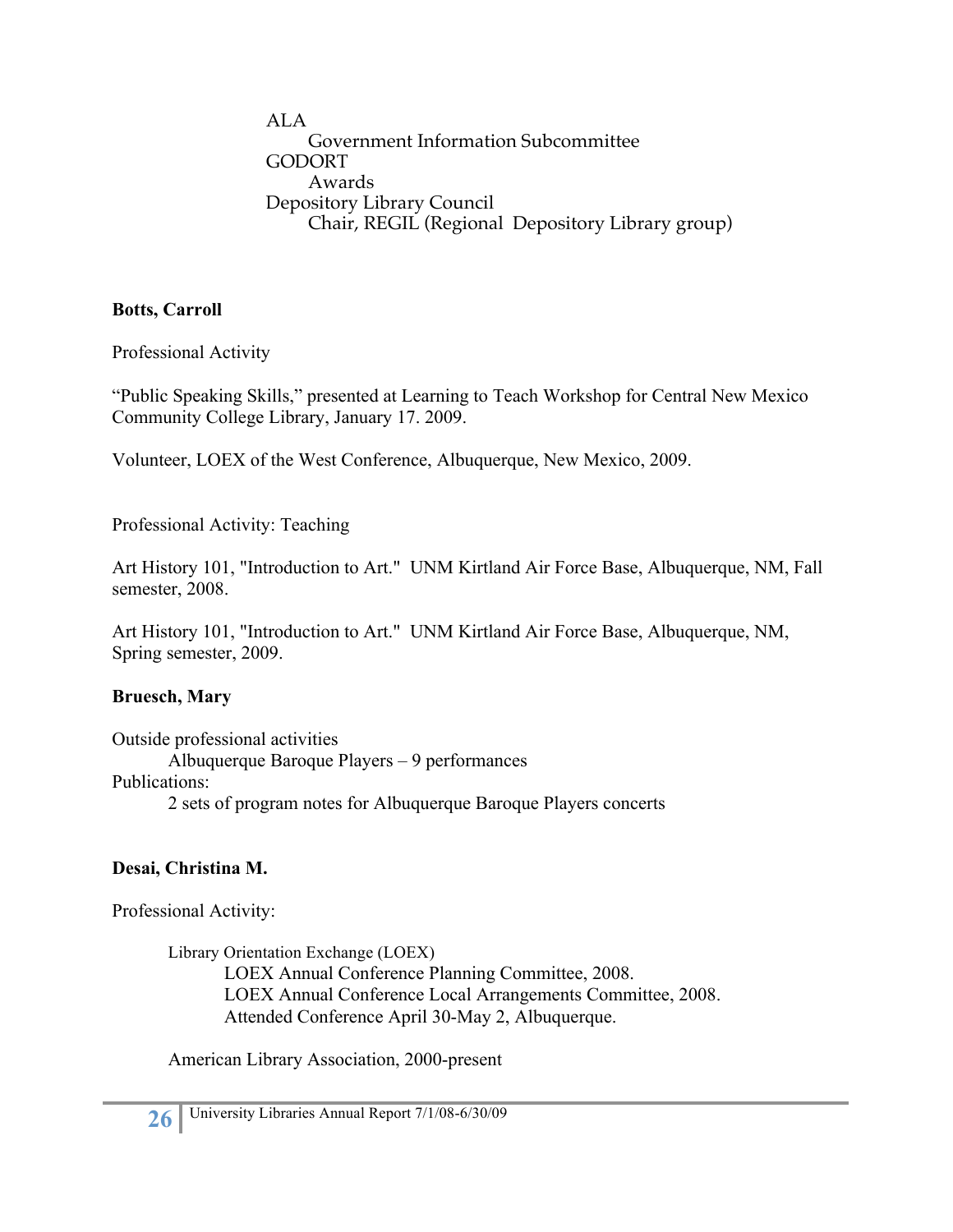ALA Association for Library Services to Children (ALSC), Member, 2006 present. ALA Association of College and Research Libraries. Member, 2000-present. ACRL Literatures in English Section. Member, 2006-present. Attended ALA Annual Conference January 22-26, 2009, Denver CO.

International Board on Books for Young People, United States Section (USBBY), 2004 present.

Attended USBBY Conference Oct 2-4, 2009 Charleston IL.

Beta Phi Mu, Library and Information Science Honor Society, 2000-present

### **Jackson, Amy**

### **Peer Reviewed Publications**

Han, Myung-Ja, Christine Cho, Timothy W. Cole, Amy S. Jackson. "Metadata for Special Collections in CONTENTdm: How to Improve Interoperability of Unique Fields through OAI-PMH" in *Journal of Library Metadata* 9 (forthcoming).

Zavalina, Oksana, Carole L. Palmer, Amy S. Jackson, Myung-Ja Han. "Evaluating Descriptive Richness in Collection-Level Metadata" in *Journal of Library Metadata* 8, no. 4 (2008).

Zavalina, Oksana, Carole L. Palmer, Amy S. Jackson, Myung-Ja Han. "The Descriptive Substance in Free-Text Collection-Level Metadata" in DC-2008: Proceedings of the International DCMI Metadata Conference and Workshop (2008).

# **Annotated bibliography**

Jackson, Amy S. "Library and Information Science" in *Magazines for Libraries*, 17th ed., edited by Cheryl LaGuardia, New Providence, NJ: Bowker, 2009.

# **Book review**

Jackson, Amy S. Review of *Subject Access to a Multilingual Museum Database: A Step-by-Step Approach to the Digitization Process*, by Allison Siffre Guedalia Kupietzky, Westport, CT: Libraries Unlimited, 2007. *Technical Services Quarterly* 26, no.2 (2008).

# **Presentations**

Amy S. Jackson. "Metadata Standards Introduction: VRA Core 4.0." UIUC Library Metadata Standards Workshop, Champaign, IL, June 12, 2009.

Amy S. Jackson. "IMLS Digital Collections and Content Registry" (hosted discussion table). IMLS WebWise, Washington D.C., February 26-27, 2009.

# **Conferences**

Visual Resources Association Annual Conference (Toronto, ON, Canada, March 2009) IMLS WebWise (Washington, DC, February 2009)

27 University Libraries Annual Report 7/1/08-6/30/09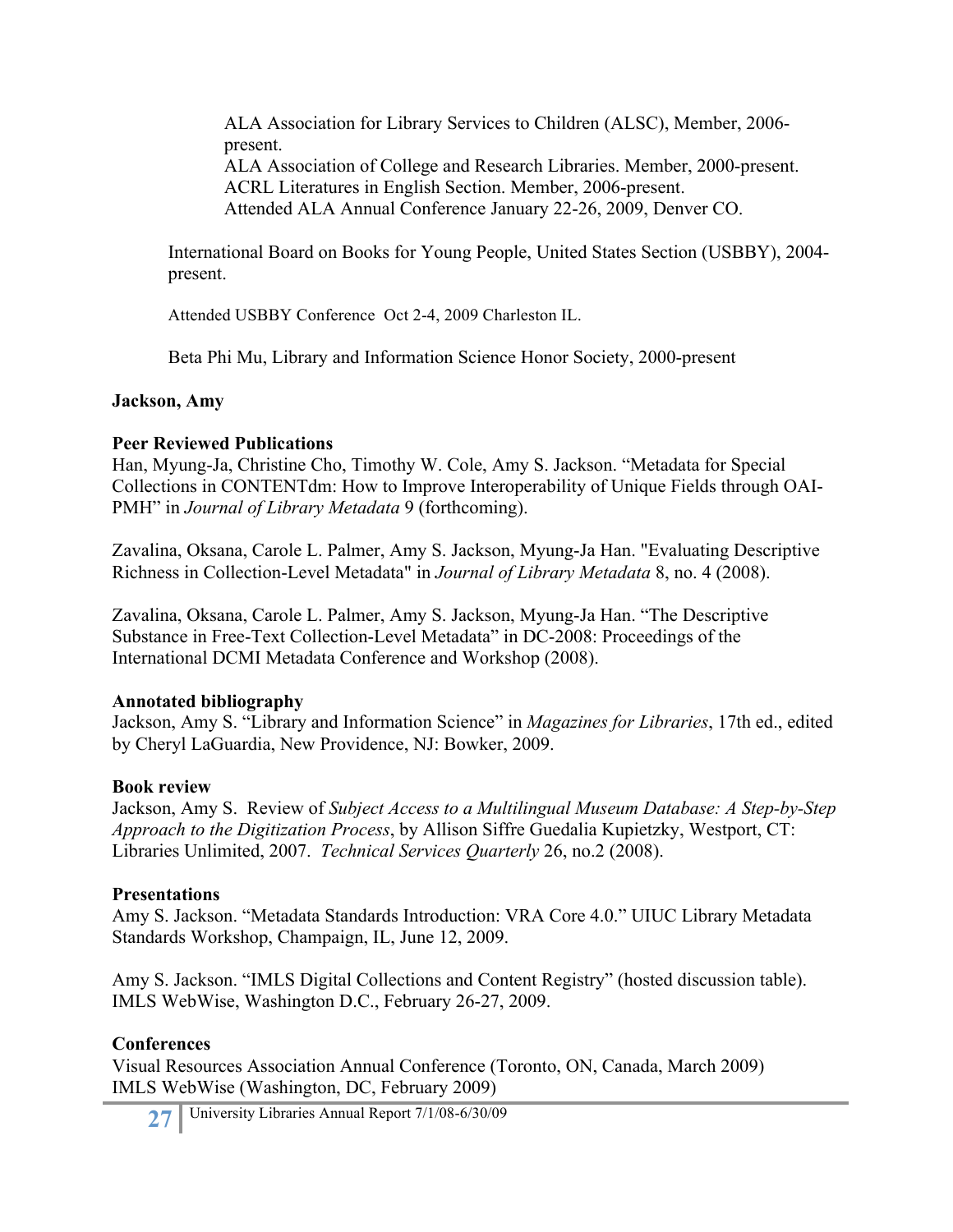### **Other Professional Activities**

Chair, Membership Committee, Visual Resources Association (2007-2009) Private Consulting for ProQuest (July-August 2008)

### **Kelly, Michael T.**

#### **Professional Publications**:

Essay entitled "Special Collections at the Crossroads" for *Academic Librarianship*, Neal-Schuman Publishers, Inc. 2010.

### **Outside Professional Activities**

Presentations: "Lucia Batten: Countess on the Rio Grande" Las Campanas, Santa Fe, NM. "The Center for Southwest Research, UNM's Special Collections" Washington D.C. UNM Alumni Chapter.

### **Outside Sponsored Research**:

National historical Publications and Records Commission. *LaDonna Harris and the Americans for Indian Opportunity Processing Project.* Principal investigator, Awarded \$50,175.

# **Lewis, Linda**

#### PUBLICATIONS

Writing RFPs for Acquisitions: A Guide to the Request for Proposal. Co-authored with Frances C. Wilkinson. Chicago: American Library Association. 2008.

"Developing a Safety Training Program." Library & Archival Security, vol. 21, no. 2. 2008. Pp. 77-85. Co-authored with Frances C. Wilkinson.

# SABBATICAL LEAVE and WORK IN PROGRESS

I was on sabbatical leave from January through June, 2009, working on a book about emergency planning, response and recovery. My co-authors are Nancy Dennis and Frances Wilkinson; the book will be submitted in December, 2009 to American Library Association Association of College & Research Librarians.

#### CONFERENCES ATTENDED

American Library Association: MidWinter 2009: Denver Colorado Association of College and Research Librarians: 2009: Seattle, Washington New Mexico Library Association: 2009 Albuquerque, NM

UNM COMMITTEES Faculty Senate Curriculum Committee Faculty Senate Admissions & Registration Committee

# **Lubas, Rebecca R.**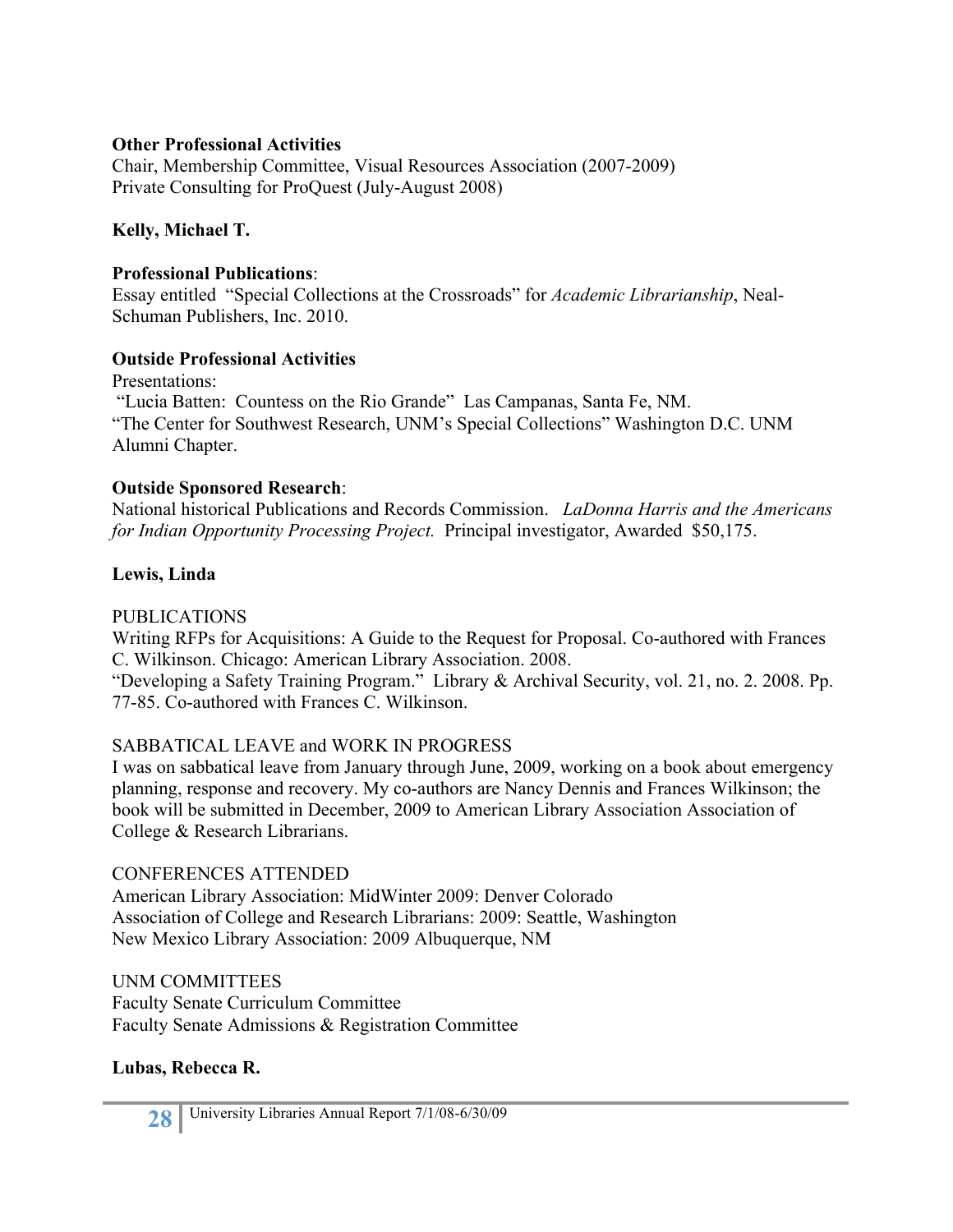- Confronting eShock: Electronic Resource Management and Organizational Change, presentation, at Electronic Resources & Libraries, Steven R. Harris, Rebecca Lubas, Laura Calderone, delivered 2/13
- Practical Audio-Visual Cataloging: A Crash Course in Non-Book Formats, a one day preconference workshop, New Mexico Library Association, held on 4/22
- Appointed to Program for Cooperative Cataloging Committee on Library Automation, 3 year term (over fall 2011)

# **Lukes, Barbara**

Conferences Attended

Music Library Association Mountain-Plains Chapter, Missoula, Montana. May 7-9, 2009

# **McLean, Clark**

*Conferences*

International Federation for Choral Music 8th World Symposium on Choral Music, Copenhagen, Denmark, July 2009

American Choral Directors National Conference, Oklahoma City, Oklahoma, March 2009

# **Michener, William**

Journal publications:

Michener, W., K. Bildstein, A. McKee, R. Parmenter, W. Hargrove, D. McClearn, and M. Stromberg. 2009. Biological field stations: research legacies and sites for serendipity. *BioScience* 59:300-310.

Brunt, J.W. and W.K. Michener. 2009. The Resource Discovery Initiative for Field Stations: Enhancing Data Management at North American Biological Field Stations. *BioScience* 59:482- 487.

# Book chapter:

Michener, W.K. and R.B. Waide. 2009. The evolution of collaboration in ecology: lessons from the United States Long Term Ecological Research Program. Pages 297-310 in Olson, G.M., A. Zimmerman, and N. Bos (Eds.), Scientific Collaboration on the Internet, MIT Press, Boston.

Grant funding:

2009 – 2014 Long Term Ecological Research Network Office. (co-PI with R. Waide, J. Brunt, and J.R. Vande Castle) NSF. \$15,662,179.

2008 – 2012 New Mexico EPSCoR RII3: climate change impacts on New Mexico's mountain sources of water. NSF. \$15,000,000.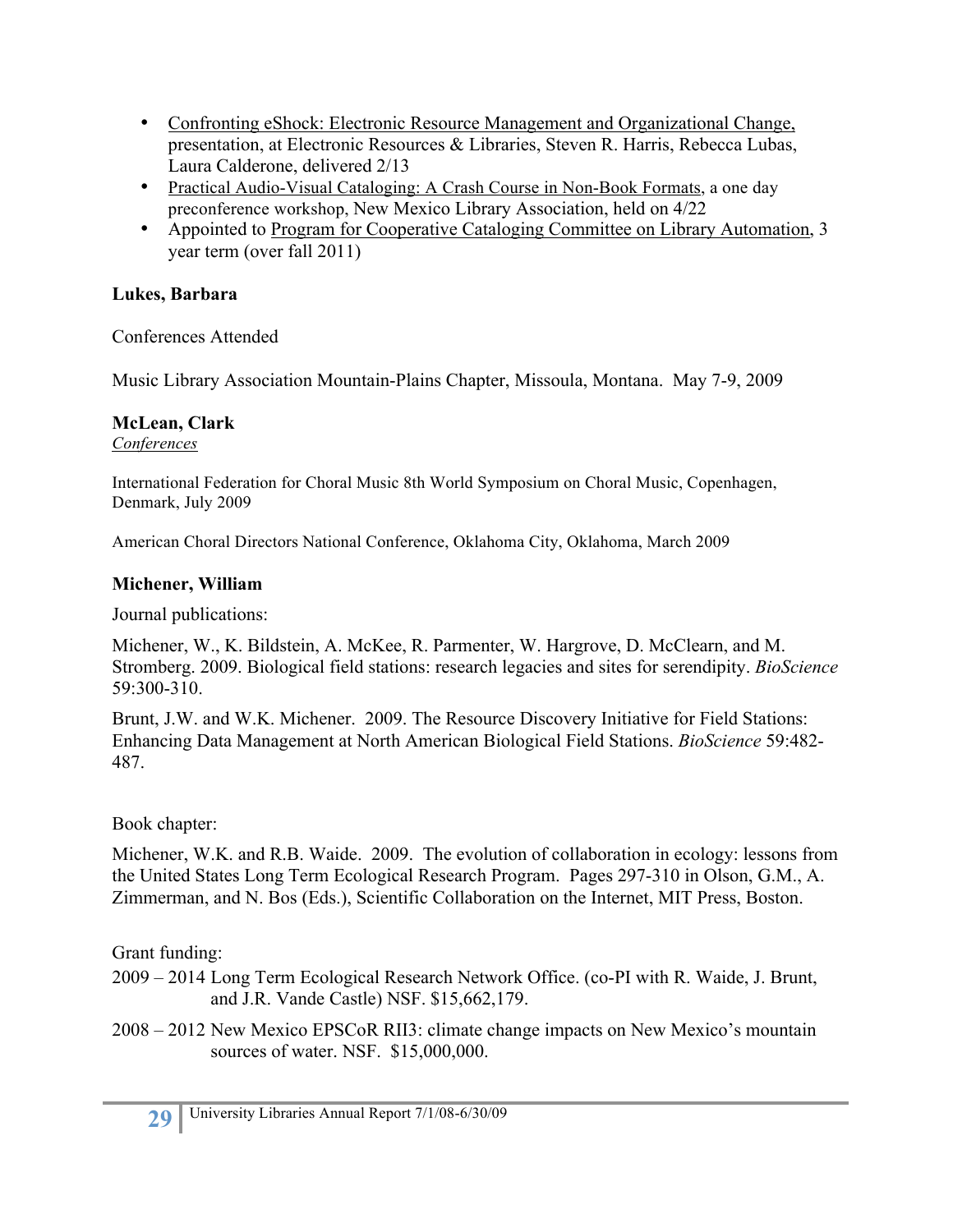Poster presentations:

 Michener, W.K. and DataONE Team. "DataONE: A Virtual Data Center for Biology, Ecology, and the Environmental Sciences." Poster presented at e-Biosphere'09 (International Conference on Biodiversity Informatics), London, UK, 4-5 June 2009. 503 attendees from around the world. http://www.e-biosphere09.org/

• Verbal presentations:

- Campus Cyberinfrastructure Day, University of Utah, Salt Lake City, UT, March 2009 (Michener). Presentation on "Data Intensive Environmental Research: Re-envisioning Science, Cyberinfrastructure, and Institutions" to 105 attendees and broadcast live to an international audience via internet2 streaming web. www.it.utah.edu/leadership/research/notes/michener.pdf
- Duke University, Durham, NC, 22 May 2009. "DataONE: A Virtual Data Center for Enabling Data-Intensive Biological and Environmental Research." Attended by 85 students and faculty members.
- USGS Discipline Wide Briefing, Reston, VA, May 2009 (Michener and Frame). Presentation on "DataONE: Envisioning a New Distributed Organization and Cyberinfrastructure to Enable Science" to 25 attendees. www.nbii.gov/images/uploaded/8496\_1243423678034\_DataONE\_USGSbriefings\_May2009.pdf
- University of Tennessee research forum, Knoxville, TN, June 2009 (Michener). Presentation on DataONE to 25 university administrators, librarians, and scientists. Also streamed live on the web. http://mediabeast.ites.utk.edu/mediasite4/Viewer/?peid=38558e47202247bd847456b047cedfbd
- University of Idaho, Moscow, ID, 2 April 2009. "DataONE: A Virtual Data Center for Enabling Data-Intensive Biological and Environmental Research." Attended by 45 students and faculty members.
- Greater Western Library Association, Houston, TX, 30 May 2009. "DataONE: A Virtual Data Center for Enabling Data-Intensive Biological and Environmental Research." Attended by 60 GWLA members.

# **Silbergleit, Beth**

Professional Activities:

- Reappointed to New Mexico Historical Records Advisory Board.
- Member of Local Arrangements Committee for Society of Southwest Archivists Annual Meeting, Santa Fe, 2010

Publications:

- "Five Manuxcript Collections Now Open for Research" *Southwestern Archivist*, February 2009
- "Center for Southwest Research Acquires John Nichols' Papers" *Southwestern Archivist*, August 2009

# **Schadl, Suzanne**

# **PRESENTATIONS:**

"Practicing Masculinity: Obstetrics in the tropics of Brazil's imperial city" presented on invitation at Let's Talk About Sex and Gender Colloquium, UNM 3/09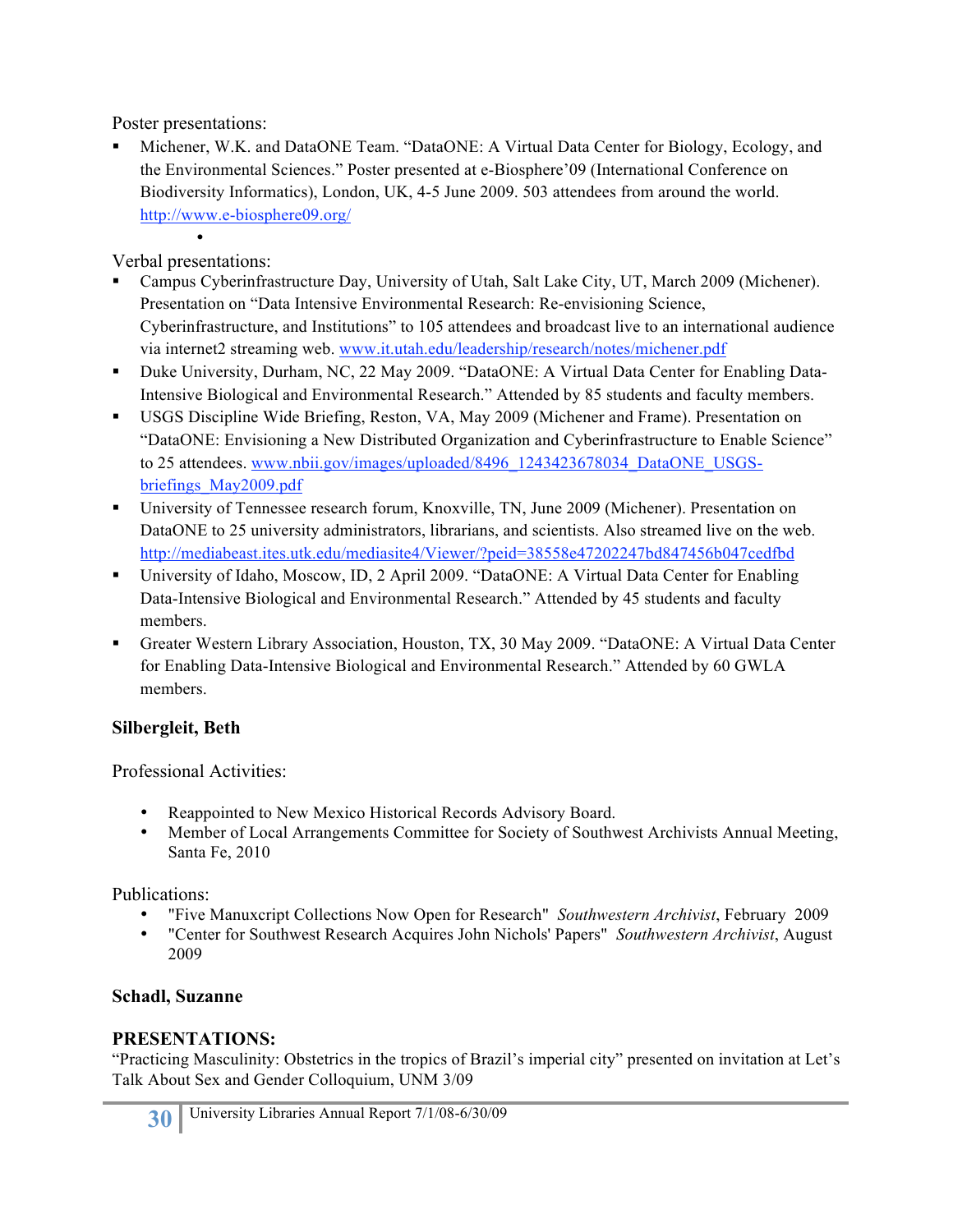"Not so Transitory: Ephemera in the Library, the Archive, and – Most Importantly – in Your Research". Presented to SOLAS (Student Organization of Latin American Studies), UNM 2/09

 "Documenting & Preserving Everyday Voices in the Digital Age," presented with Ann Massman at New Mexico Libraries Reading & Researching, NMLA Mini-Conference, Socorro, NM October, 2008

#### **SERVICE National** *Representative* (UNM collections) LAMP (Latin American Microforms Project – Center for Research Libraries) *Representative* (UNM collections) LARRP (Latin American Resource Research Project – Centro for Research Libraries

**UNM Representative,** LAII Operations Committee, UNM, current

### **University Libraries**

Brown Bag Committee Web Committee Collection Development Priorities Committee

#### **Stephenson, Nina Scholarship and creative work:**

Refereed exhibition:

Through Feminist Eyes (Jurors: Judy Chicago and Meinrad Craighead), University of New Mexico Masley Art Gallery, Sept. – Oct. 2008.

#### **Service (national):**

Art Libraries Society of North America:

Member (appointed June 2009), Summer Educational Institute for Visual Resources and Image Management (SEI) 2010 Implementation Team

#### **Service (regional):**

Art Libraries Society of North America/Mountain West Chapter:

Chair, Winberta Yao Travel Award Committee, 2007-2010.

#### **Conference(s) attended:**

Art Libraries Society of North America Annual Conference, Indianapolis, April 2009.

31 University Libraries Annual Report 7/1/08-6/30/09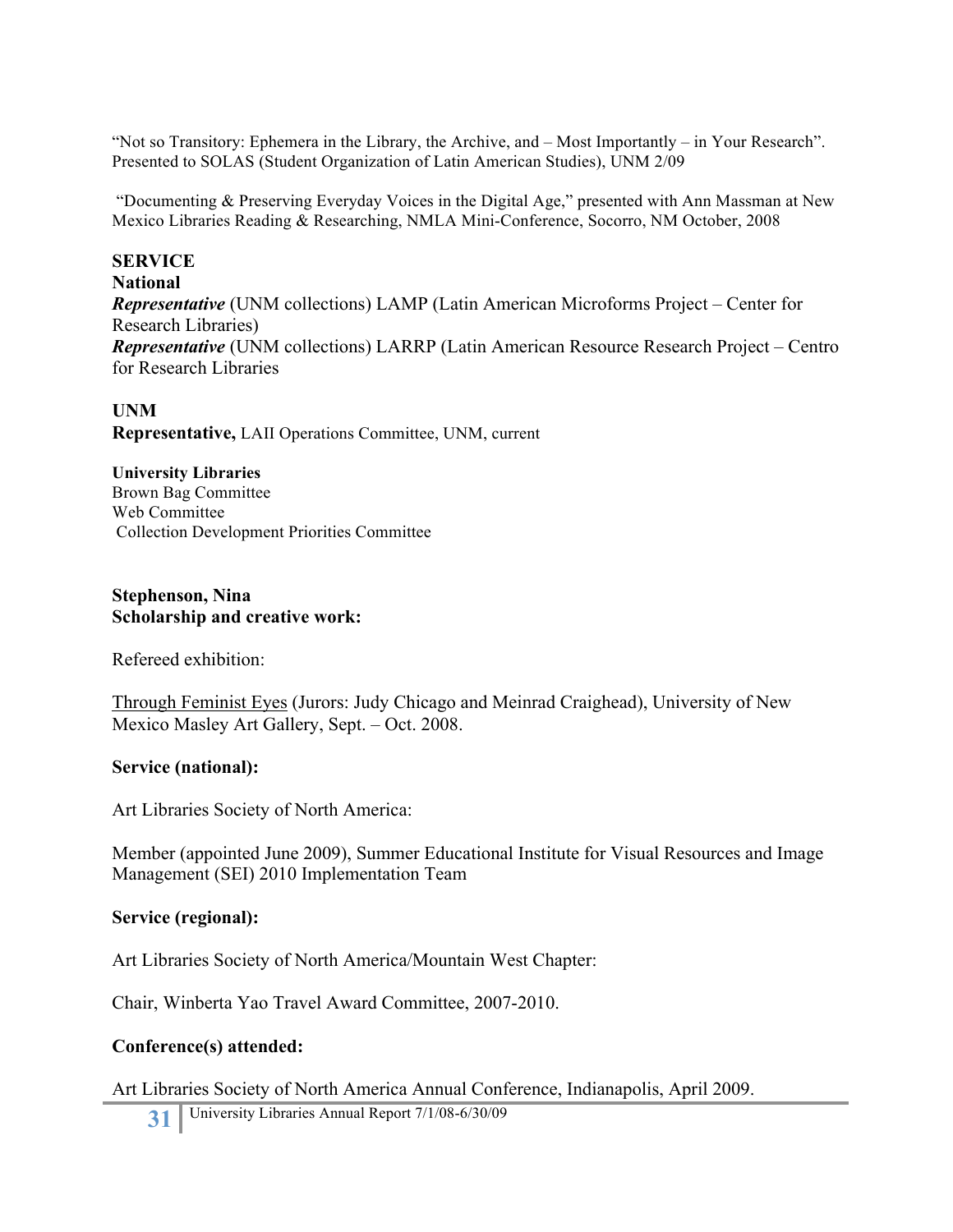# **Stohr, Sarah**

Stohr, S., Krichten, M., Warlick, S. (2009). Practicum and Internship Experiences in LIS Education: a Perspective from ALA Emerging Leaders. In L. Roy**:** The Service Connection: Library and Information Science Education and Service to Communities (pp. 185-190). Chicago: ALA Editions.

### **Johann van Reenen, Professor**

### **Publications:**

- 2009. Snider, Jessica R., Diana E. Northup, Johann van Reenen, et al. *IDEC: An imagery data extraction collaborative and education tool for cave and karst.* International Congress of Speleology Proceedings. In press.
- 2008. van Reenen, Johann; Northup, Diana E.; Baker, et al. *Imagery Data Mining: The IDEC Experiment*. eScience '08 proceedings. IEEE Fourth International Conference on eScience. 2008 :368 – 369; Digital Object Identifier 10.1109/eScience.2008.133

# **Chapters in Books:**

- 2009: Enabling innovation from day one; the IR at the University of New Mexico**.** Chapter in: Nabe, Jonathan, editor, Starting, Strengthening, and Managing Institutional Repositories; A How-To-Do-It-Manual, Neal-Schuman Publishers, Inc, see: http://www.nealschuman.com/bdetail.php?isbn=9781555706890
- **Recent book reviews:**
- - Review of: Érdi, Péter. Complexity explained. Springer, 2008. IN: *Choice Magazine*, July 2008

#### **Peer reviewed poster session:**

• 12/10/2008. Imagery Data Mining: The IDEC Experiment. Peer reviewed poster presentation. J.van Reenen, presenter. Co-authors: Northop, D; Marks Collins, L; Martinez, M.; Powell, J; Crowley, C; Baker, A; and Freels-Stendel, B. 4<sup>th</sup> IEEE e-Science Conference, Indianapolis, IN, December, 2008

# **Presentations:**

- 9/3/2008. Supporting the march of science; Information alliances between academia and national research laboratories. *Addressing National Challenges; Increasing STI impacts*, CENDI Annual Meeting, Hampton, VA
- 9/3/2008. Reactor to: Clifford Lynch, CNI. The game changers and challenges to STI. *Addressing National Challenges; Increasing STI impacts*, CENDI Annual Meeting,

# **Grants prepared and submitted:**

• 10/14/2008: Boston, Penny. PI, NM Tech University. Proposal No: 0902602. Title: *Speleozone Observatory for the Chthonosphere*. Date Submitted: Oct 14, 2008. (van Reenen is coinvestigator for Information Science portion).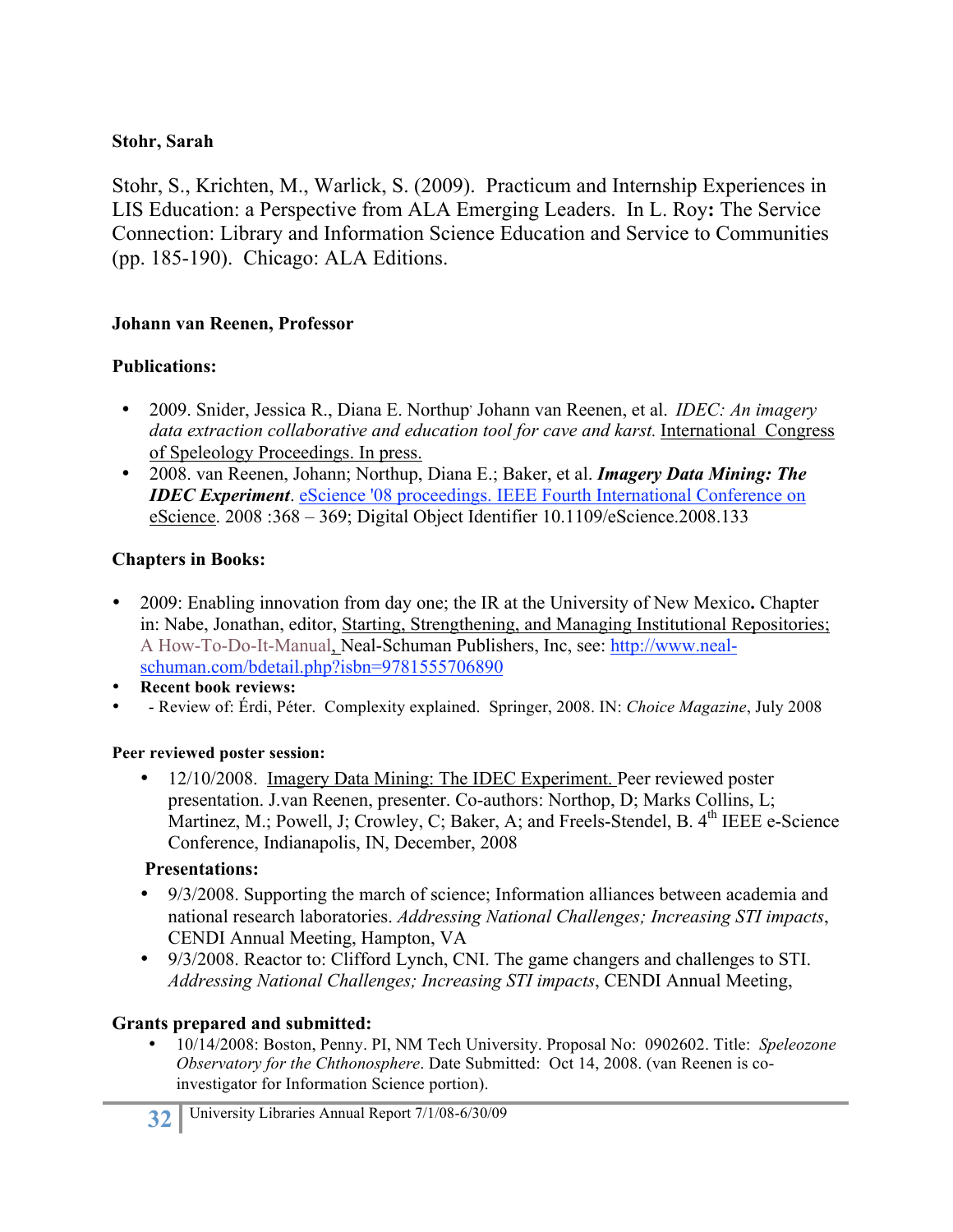#### **Continuing and recently funded grants:**

- October 2009 October 2013. LA-ENERGAIA: Energy Policy, Regulation, and Dialogue in Latin America. US Department of Education, Technological Innovation for Foreign Information Access program (TICFIA) over four years, starting in October 2009 – 2013.( PDS #33790 ) \$187,041 per year.
- October 2005 October 2009. *Latin American Knowledge Harvester* (LAKH) grant. US Department of Education: TICFIA program: Co-PIs: Tiano and van Reenen. (\$200,000 per year)

# **Graduate students:**

July 2005 +. **Senior Advisor on PhD Dissertation committee**, Electrical & Computer Engineering department, UNM. Student: Zhiwu Xie; Title: *Context Sensitive Web Services for Digital Repositories.*

### **Wilkinson, Frances C.**

# *PUBLICATIONS:*

Monographs:

 *Writing RFPs for Acquisitions: A Guide to the Request for Proposal (ALCTS Acquisitions Guides).* Chicago, IL: American Library Association (ALCTS), 2008. (Co-author: Linda Lewis.)

Refereed Articles:

 "Developing a Safety Training Program." *Library & Archival Security,* vol. 21, no. 2 (September, 2008), pp.77-85. (Co-author: Linda K. Lewis.)

# CONFERENCES ATTENDED:

- American Library Association (ALA) Midwinter Conference in Denver, CO.
- Association of College and Research Libraries Conference in Seattle, WA.
- $\triangleright$  New Mexico Library Association Conference in Albuquerque, NM.

# *COMMITTEES:*

National Service:

- American Library Association, Association of College and Research Libraries, ACRL Budget and Finance Committee, member.
- American Library Association, Association of College and Research Libraries, Assessment Committee, member.

State Service:

New Mexico Library Association: New Mexico Preservation Alliance, member.

# University Service:

- $\triangleright$  Faculty Senate Budget Committee, vice chair.
- Faculty and Staff Benefits Committee, member.
- $\triangleright$  Faculty Dispute Resolution, mediator.